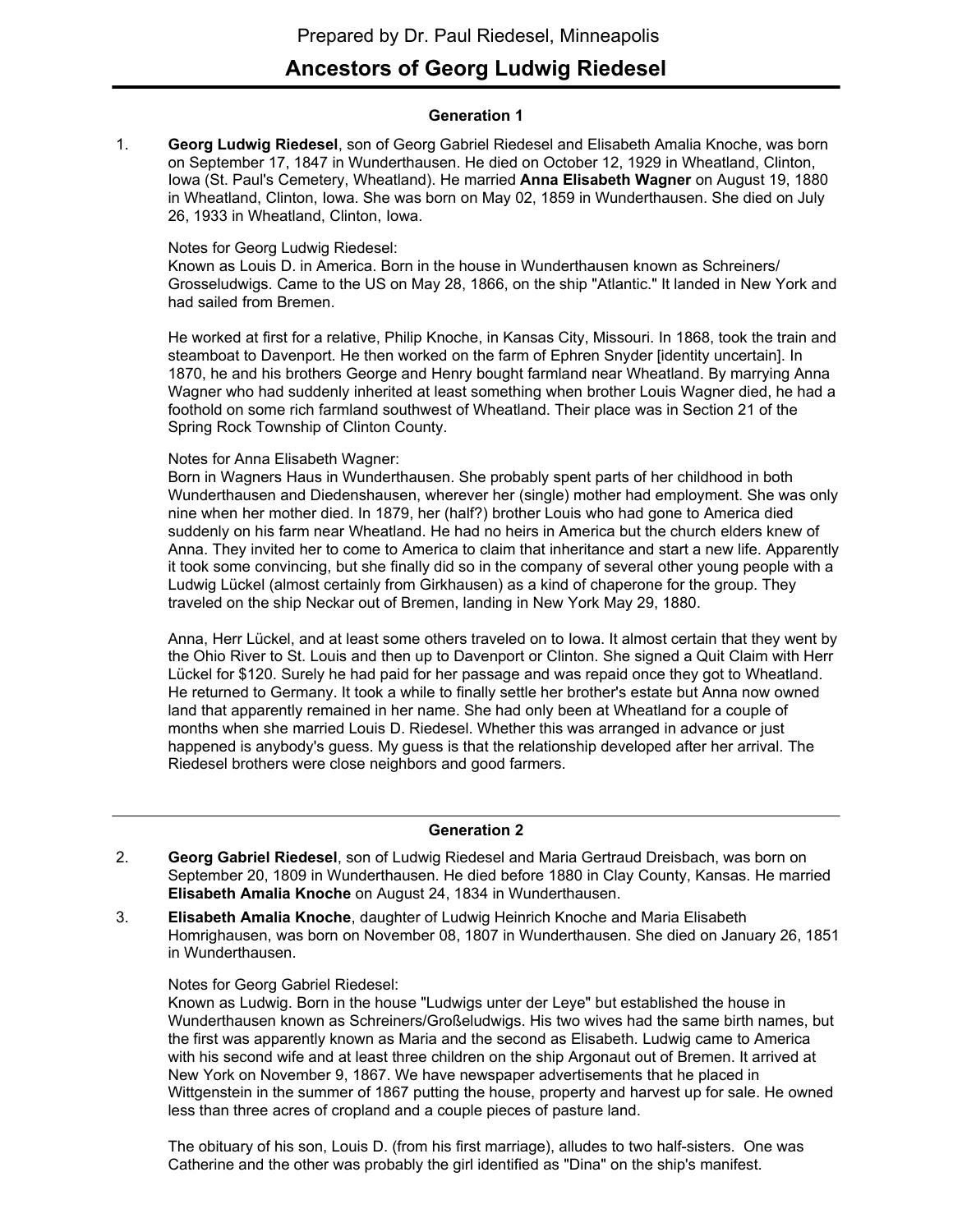A recent history from Wunderthausen lists a death date in May 1884. However, I find no trace of Ludwig in the 1880 Census but his supposedly widowed wife is living with their son, Phillip.

Elisabeth Amalia Knoche and Georg Gabriel Riedesel had the following children:

i. Johannes Riedesel was born on November 11, 1833 in Wunderthausen. He died on September 27, 1898 in Wheatland, Clinton, Iowa (St. Paul's Cemetery, Wheatland). He married Florentine Mörchen on May 17, 1858 in Wheatland, Clinton, Iowa. She was born on December 03, 1834 in Wunderthausen. She died on May 31, 1919 in Wheatland, Clinton, Iowa (St. Paul's Cemetery, Wheatland).

Notes for Johannes Riedesel:

Used the name "John H." in America. Born in the house known as Schreiners or Grosseludwigs in Wunderthausen. Arrived October 25, 1854 in New Orleans on the ship "Auguste" from Bremen in the company of other Wunderthäuser. May have first settled in Iowa City but was in Wheatland by 1860. He farmed north of Wheatland in Section 3 of the Spring Rock Township of Clinton County. Three of his (much younger) brothers also settled around Wheatland but it is difficult to tell how close they were.

#### Notes for Florentine Mörchen:

Born in the Wunderthausen Mill. Came to the U.S. on the Johann Schmidt out of Bremen, landing in New Orleans on June 1, 1857. By1900, she and several of the children had relocated to a farm in Scott County.

- ii. Elisabeth Riedesel was born on January 16, 1836 in Wunderthausen. She died on October 25, 1838 in Wunderthausen.
- iii. Johann Jost Riedesel was born on April 17, 1840 in Wunderthausen. He died on May 01, 1840 in Wunderthausen.
- iv. Johann Heinrich Riedesel was born on June 22, 1841 in Wunderthausen. He died on January 29, 1917 in Wheatland, Clinton, Iowa (St. Paul's Cemetery, Wheatland). He married Katherine Knebel on November 01, 1871 in Wheatland, Clinton, Iowa. She was born on May 01, 1845 in Wunderthausen. She died on December 12, 1887 in Wheatland, Clinton, Iowa (St. Paul's Cemetery, Wheatland). He married Friederike Luise Rix in Wheatland, Clinton, Iowa. She was born on May 28, 1856 in Chicago, Cook, Illinois. She died on August 09, 1929 in Wheatland, Clinton, Iowa (St. Paul's Cemetery, Wheatland).

Notes for Johann Heinrich Riedesel:

Known as Henry D. in America. Born in the house known as Schreiners/Grosseludwigs in Wundethausen where he learned the stone mason's trade. Served in the Prussian army between about 1864-1866 and was in the battle of Königgrätz. He came to America with his father, step-mother and two step-siblings on the ship Argonaut out of Bremen and arrived at New York on November 9, 1867. He lived at Kansas City for a year but went to Wheatland where he farmed. Henry D. owned and farmed a variety of land with his brothers Louis D. and George D. Eventually he had a large farm of his own in Section 16 of the Spring Rock Township. He and his second wife, Louise, moved to town in 1908.

Notes for Katherine Knebel:

Born in Schmeds/Franzose house in Wunderthausen. Came to the US on the ship Hansa out of Bremen. It ship arrived on October 27, 1865 in New York.

Notes for Friederike Luise Rix:

Known as Louise. Came to Lowden, Iowa in 1861 with her family. The family name is shown as Rixe in some sources. Her obituary makes no mention of any children with Henry other than Martha and Herman or of her marriage to Charles Penningroth. They must have been divorced.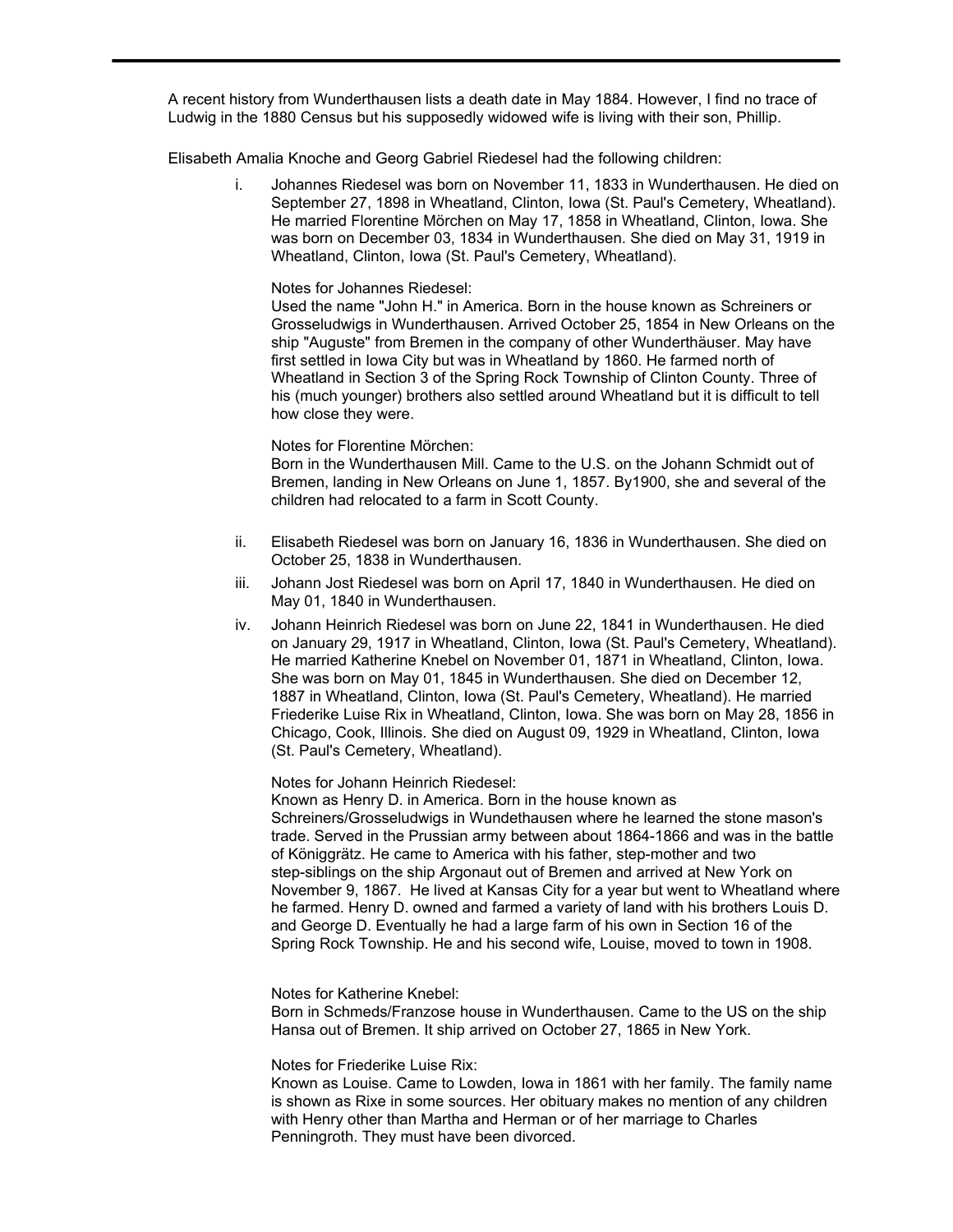- v. Infant Riedesel was born on November 02, 1843 in Wunderthausen. She died in November 1843 in Wunderthausen.
- vi. Johann Georg Riedesel was born on November 27, 1844 in Wunderthausen. He died on December 18, 1932 in Moore, Cleveland, Oklahoma, USA (Smith Cemetery, Moore). He married Susanna Mörchen in Clinton, Iowa. She was born on April 07, 1860 in Cedar County, Iowa. She died on August 11, 1948 in Moore, Cleveland, Oklahoma, USA (Smith Cemetery, Moore).

Notes for Johann Georg Riedesel:

Known as George D. Born in Schreiners/Grosseludwigs Haus, Wunderthausen. Arrived in New York on the ship Hansa out of Bremen on October 27, 1865 (Captain H.J. Von Santen). He first lived on the farm of his brother John near Wheatland after coming to the US. Later he owned and farmed land with his other brothers, Louis D. and Henry D. Riedesel. Around 1900, he and his wife moved to Moore, Oklahoma. His tombstone is engraved with the birth date of November 27, 1844 (at odds with the birth record in Wunderthausen) and death date of December 21 (at odds with his death certificate).

Two sons and a daughter, Adele (known as Della), all unmarried, lived on the family farm.

Notes for Susanna Mörchen:

She was in the first generation of Wunderthäuser born in America. Though her widowed mother and younger siblings moved on to Nebraska, I believe she lived around Wheatland before marrying George D. Riedesel.

1. vii. Georg Ludwig Riedesel was born on September 17, 1847 in Wunderthausen. He died on October 12, 1929 in Wheatland, Clinton, Iowa (St. Paul's Cemetery, Wheatland). He married Anna Elisabeth Wagner on August 19, 1880 in Wheatland, Clinton, Iowa. She was born on May 02, 1859 in Wunderthausen. She died on July 26, 1933 in Wheatland, Clinton, Iowa.

# **Generation 3**

- **Ludwig Riedesel**, son of Johann Ludwig Riedesel and Elisabeth Gertraud Knoche, was born on October 21, 1766 in Wunderthausen. He died on September 02, 1837 in Wunderthausen. He married **Maria Gertraud Dreisbach**. 4.
- **Maria Gertraud Dreisbach**, daughter of Anton Dreisbach and Anna Maria Hackenbracht, was born on January 14, 1771 in Melbach. She died on December 24, 1831 in Wunderthausen. 5.

Notes for Ludwig Riedesel: Born in Ludwigs Haus, Wunderthausen but founded the house that was known as Großeludwigs.

Maria Gertraud Dreisbach and Ludwig Riedesel had the following children:

- i. Elisabeth Gertraud Riedesel was born on December 20, 1791 in Wunderthausen.
- ii. Johann Georg Riedesel was born on January 12, 1793 in Wunderthausen. He died on October 07, 1799 in Wunderthausen.
- iii. Johann Jost Riedesel was born on July 11, 1795 in Wunderthausen. He died on March 08, 1873 in Wunderthausen. He married Elisabeth Gertraud Homrighausen on October 08, 1827 in Wunderthausen. She was born on September 23, 1802 in Wunderthausen. She died on December 12, 1872 in Wunderthausen.

Notes for Johann Jost Riedesel: Born in Ludwigs Haus/Unter der Laye but took over Altehäusers when the Schneiders went to America. The house became known as Hanjosts (from his name).

- iv. Anna Elisabeth Riedesel was born on October 17, 1800 in Wunderthausen. She died on November 25, 1857 in Wunderthausen. She married Johannes Benfer. He was born on January 12, 1800.
- v. Maria Amalia Riedesel was born on August 11, 1803 in Wunderthausen. She died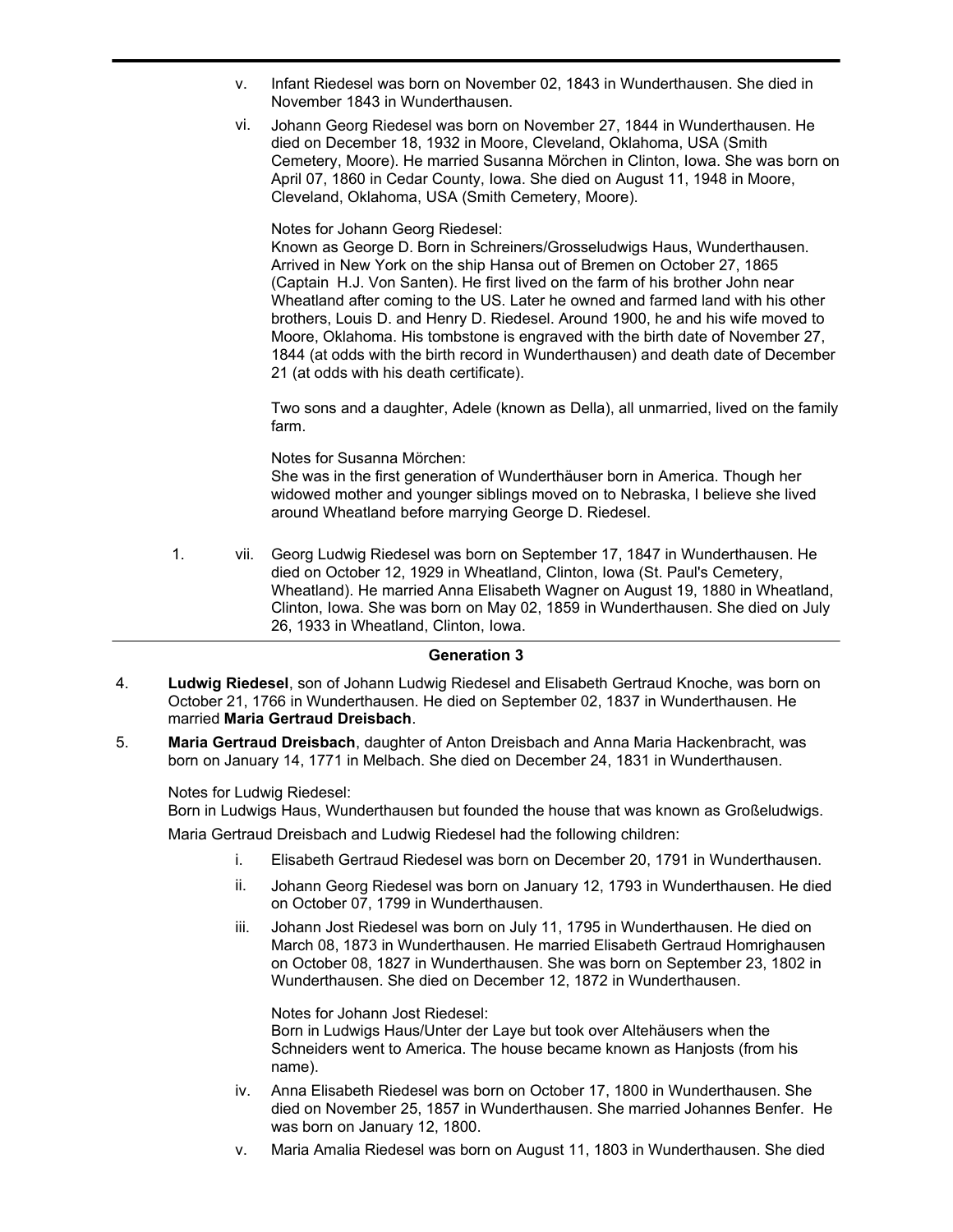on December 06, 1827 in Wunderthausen.

vi. Gabriel Riedesel was born on January 23, 1807 in Wunderthausen. He died on April 15, 1884 in Wunderthausen. He married Anna Elisabeth Müsse on October 31, 1830 in Wunderthausen. She was born on October 08, 1806 in Wunderthausen. She died on February 26, 1859 in Wunderthausen.

v. Maria Amalia Riedesel was born on August 11, 1803 in Wunderthausen. She died

Notes for Gabriel Riedesel: Tenant in Bergmans/Gabels Haus in Wunderthausen.

- 2. vii. Georg Gabriel Riedesel was born on September 20, 1809 in Wunderthausen. He died before 1880 in Clay County, Kansas. He married Elisabeth Amalia Knoche on August 24, 1834 in Wunderthausen. She was born on November 08, 1807 in Wunderthausen. She died on January 26, 1851 in Wunderthausen. He married Elisabeth Amalia Knoche on February 06, 1853 in Wunderthausen. She was born on January 01, 1826 in Wunderthausen. She died after 1880 in Kansas City.
	- viii. Ludwig Heinrich Riedesel was born on May 01, 1816 in Wunderthausen. He died on September 14, 1886 in Wunderthausen. He married Luise Althaus on April 14, 1839 in Wunderthausen. She was born on December 28, 1816 in Wunderthausen. She died on November 06, 1872 in Wunderthausen.

Notes for Ludwig Heinrich Riedesel: First owner at Weisse Haus (auf der Gemeinde), born in Ludwigs unter der Laye.

- **Ludwig Heinrich Knoche**, son of Johann Heinrich Knoche and Anna Elisabeth Spies, was born on March 23, 1764 in Wunderthausen. He died on July 08, 1837 in Wunderthausen. He married **Maria Elisabeth Homrighausen** on November 30, 1791 in Wunderthausen. 6.
- **Maria Elisabeth Homrighausen**, daughter of Franz Homrighausen and Anna Elisabeth Riedesel, was born on March 18, 1771 in Wunderthausen. She died on April 04, 1846 in Wunderthausen. 7.

Notes for Ludwig Heinrich Knoche:

Born in Schmeds Haus but became the tenant in Kellers, Wunderthausen. It is quite possible that the three other sons also came to America.

Maria Elisabeth Homrighausen and Ludwig Heinrich Knoche had the following children:

i. Johannes Knoche was born on December 27, 1792 in Wunderthausen. He died after 1860 in Jackson, Missouri, USA. He married Elisabeth Magdalena Mörchen on January 18, 1829 in Wunderthausen. She was born on August 16, 1805 in Wunderthausen. She died on November 13, 1850 in Wunderthausen.

Notes for Johannes Knoche: Tenant in Kellers Haus, Wunderthausen. Arrived in New Orleans on the ship "Hermann" out of Bremen on Octtober 13, 1857 after being widowed.

ii. Elisabeth Gertraud Knoche was born on May 28, 1796 in Wunderthausen. She died on February 22, 1862 in Wunderthausen. She married Daniel Müsse.

Notes for Elisabeth Gertraud Knoche: Born and lived in Kellers house.

- iii. Georg Franz Knoche was born on March 04, 1799 in Wunderthausen.
- iv. Johannes Heinrich Knoche was born on January 17, 1802 in Wunderthausen.
- v. Anna Elisabeth Knoche was born on April 21, 1804 in Wunderthausen. She died on May 14, 1870 in Wunderthausen. She married Johannes Knoche on January 18, 1829 in Wunderthausen. He was born on September 18, 1794 in Wunderthausen. He died on October 23, 1849 in Wunderthausen.
- 3. vi. Elisabeth Amalia Knoche was born on November 08, 1807 in Wunderthausen. She died on January 26, 1851 in Wunderthausen. She married Georg Gabriel Riedesel on August 24, 1834 in Wunderthausen. He was born on September 20, 1809 in Wunderthausen. He died before 1880 in Clay County, Kansas.
	- vii. Johann Georg Knoche was born on June 05, 1810 in Wunderthausen. He died after 1860 in Jackson, Missouri, USA. He married Maria Amalia Knoche about 1841. She was born on February 01, 1810 in Wunderthausen. She died before 1860 in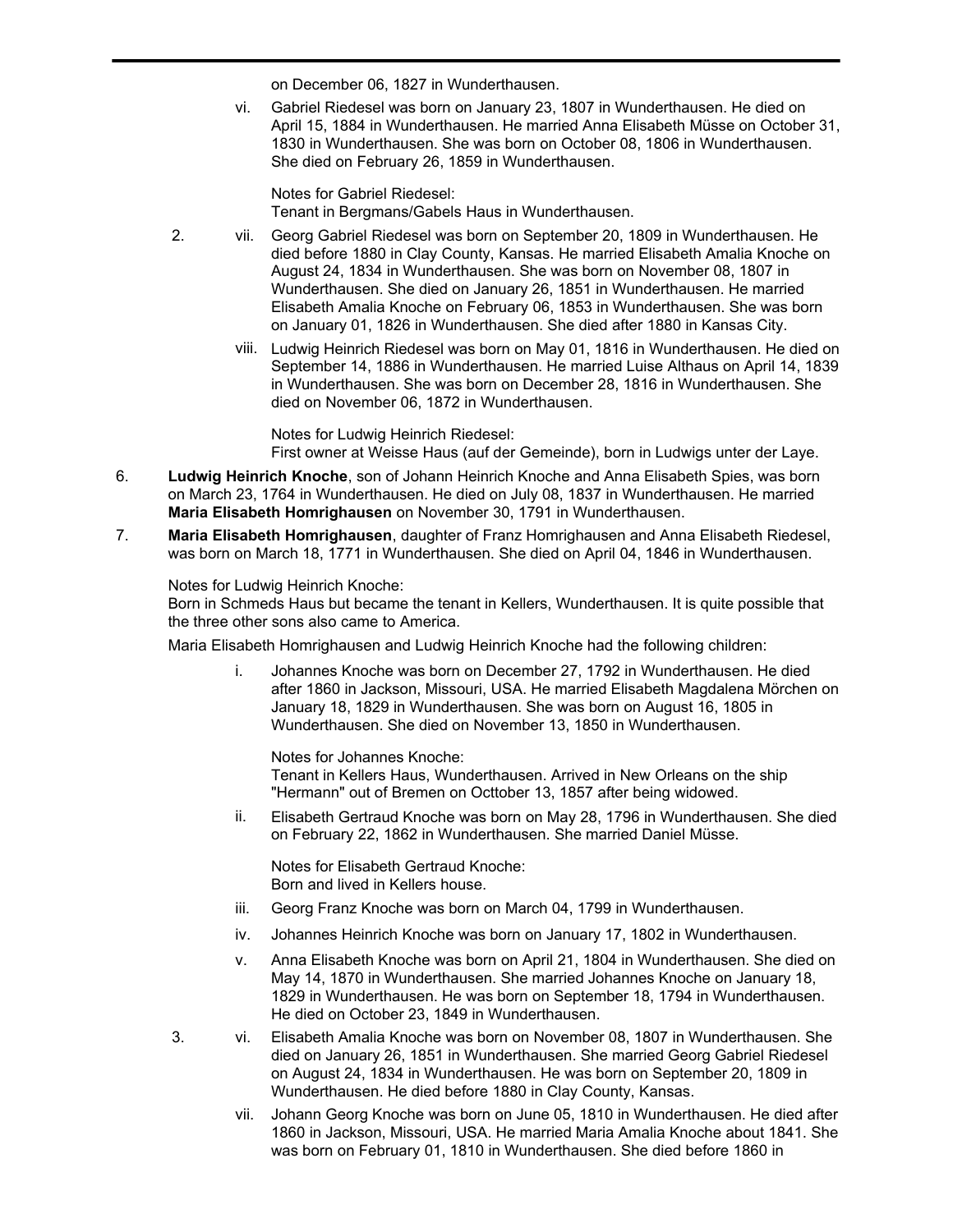Jackson, Missouri, USA.

Notes for Johann Georg Knoche:

Born in Kellers Hause. He went to America around 1834. He lived in Jackson County, Missouri. He was a landowner of some means. He must have visited Germany then returned to America in 1841, as it almost certainly him on the ship Diana that year.

was born on February 01, 1810 in Wunderthausen. She died before 1860 in

Notes for Maria Amalia Knoche:

Born in Beitzels house. The marriage with Johannes Knoche ended in divorce. Came to the US with family members and her to-be husband, Johann Georg Knoche on the ship Diana out of Bremen which landed in New Orleans on June 2, 1841. She is listed in the 1850 Census as 'Mary' but by 1860 she was dead.

viii. Anna Catherine Knoche was born on February 14, 1815 in Wunderthausen. She died on January 18, 1817 in Wunderthausen.

# **Generation 4**

- **Johann Ludwig Riedesel**, son of Johann Gabriel Riedesel and Anna Elisabeth Gertraud Knoche, was born on December 01, 1741 in Wunderthausen. He died on October 01, 1801 in Wunderthausen. He married **Elisabeth Gertraud Knoche** on May 28, 1766 in Wunderthausen. 8.
- **Elisabeth Gertraud Knoche**, daughter of Georg Gabriel Knoche and Anna Margareta Strackbein, was born on February 17, 1743 in Wunderthausen. She died on April 10, 1773 in Wunderthausen. 9.

Notes for Johann Ludwig Riedesel:

Born in Gundermanns Haus, but became the tenant in Ludwigs/Unter der Laye.

Elisabeth Gertraud Knoche and Johann Ludwig Riedesel had the following children:

- i. Katharina Riedesel was born on December 08, 1763 in Wunderthausen. She died on June 10, 1764 in Wunderthausen.
- 4. ii. Ludwig Riedesel was born on October 21, 1766 in Wunderthausen. He died on September 02, 1837 in Wunderthausen. He married Maria Gertraud Dreisbach. She was born on January 14, 1771 in Melbach. She died on December 24, 1831 in Wunderthausen.
	- iii. Jakob Riedesel was born on March 26, 1768 in Wunderthausen.
	- iv. Johann Ludwig Riedesel was born on March 25, 1770 in Wunderthausen. He died on June 12, 1821 in Wunderthausen. He married Elisabeth Gertraud Kümmel on October 15, 1805 in Wunderthausen. She was born on December 25, 1778 in Wunderthausen.

Notes for Johann Ludwig Riedesel: Tenant in Neuhäusers, Wunderthausen.

Notes for Elisabeth Gertraud Kümmel: Her triplets, born in 1812, were extremely rare. All died.

v. Elisabeth Magdalena Riedesel was born on March 31, 1773 in Wunderthausen. She died on April 23, 1804 in Wunderthausen. She married Johann Georg Wagner on June 07, 1801 in Wunderthausen. He was born on February 12, 1759 in Wunderthausen. He died on September 23, 1827 in Wunderthausen.

Notes for Elisabeth Magdalena Riedesel: Christened Maria Magdalena but also known as Elisabeth.

Notes for Johann Georg Wagner: Born in Jochums house, first tenant in Wagners.

**Anton Dreisbach**, son of Anton Dreisbach and Anna Gertraud Dreisbach, was born on July 09, 1736 in Rinthe. He died on December 16, 1796 in Melbach. He married **Anna Maria Hackenbracht** on December 03, 1762 in Raumland. 10.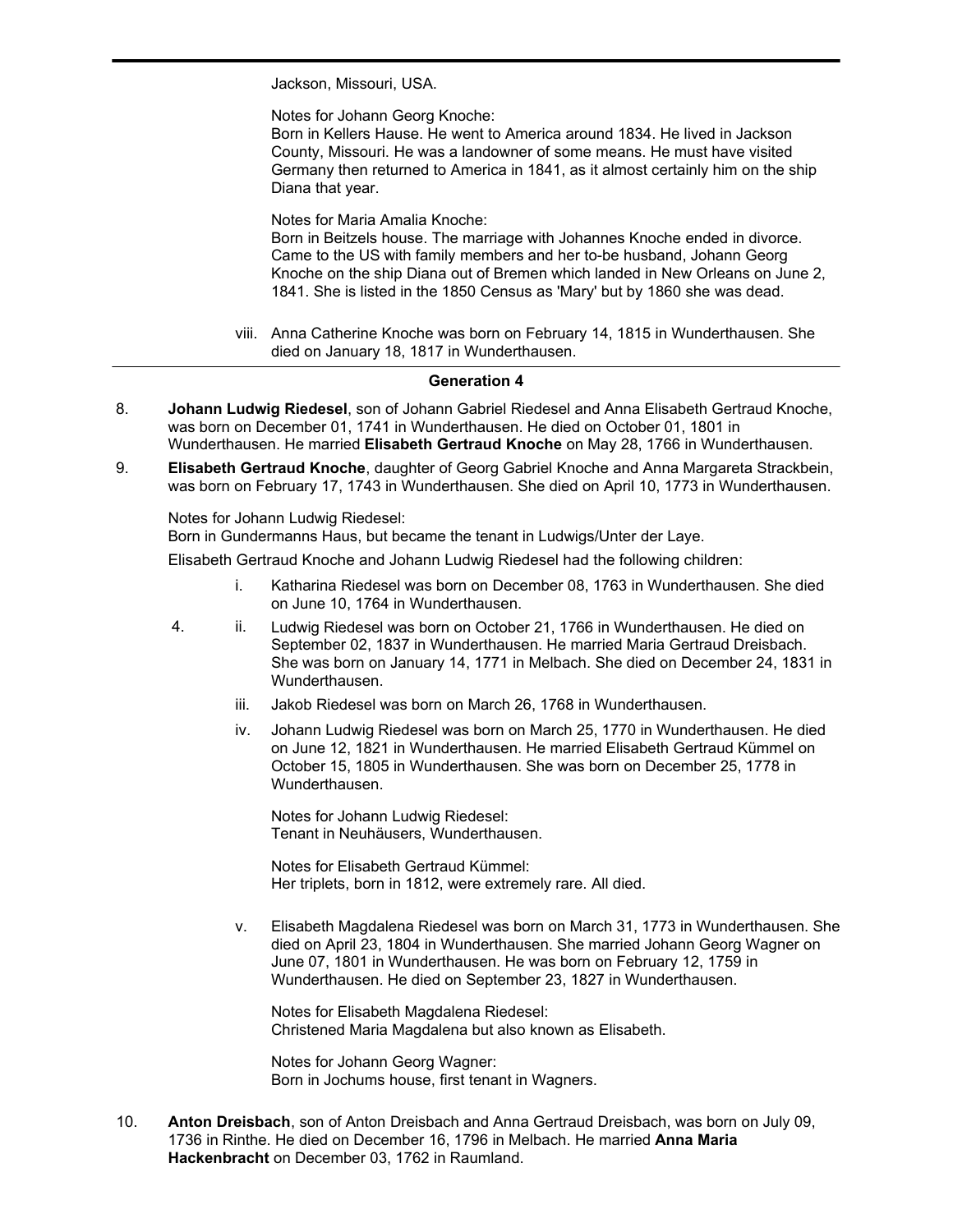**Anna Maria Hackenbracht**, daughter of Johann Daniel Hackenbracht and Katharina Elisabeth Grebe, was born on May 01, 1745 in Melbach. She died on April 19, 1777 in Melbach. 11.

Anna Maria Hackenbracht and Anton Dreisbach had the following child:

- 5. i. Maria Gertraud Dreisbach was born on January 14, 1771 in Melbach. She died on December 24, 1831 in Wunderthausen. She married Ludwig Riedesel. He was born on October 21, 1766 in Wunderthausen. He died on September 02, 1837 in Wunderthausen.
- **Johann Heinrich Knoche**, son of Johannes Knoche and Anna Elisabeth Strackbein, was born on October 28, 1718 in Wunderthausen. He died on May 15, 1775 in Wunderthausen. He married **Anna Elisabeth Spies** on February 04, 1752 in Wunderthausen. 12.
- **Anna Elisabeth Spies**, daughter of Johann Georg Spies and Anna Elisabeth Gertraudt Strackbein, was born on September 29, 1726 in Wunderthausen. She died on April 04, 1783 in Wunderthausen. 13.

Notes for Johann Heinrich Knoche:

Became the tenant in Schmeds, Wunderthausen, through marriage.

Anna Elisabeth Spies and Johann Heinrich Knoche had the following children:

- i. Anna Christina Knoche was born on January 15, 1753 in Wunderthausen. She died on January 29, 1753 in Wunderthausen.
- ii. Johannes Franciskus Knoche was born on February 09, 1754 in Wunderthausen. He died on March 26, 1758 in Wunderthausen.
- iii. Anna Catherine Knoche was born on November 10, 1756 in Wunderthausen. She died on April 02, 1758 in Wunderthausen.
- 6. iv. Ludwig Heinrich Knoche was born on March 23, 1764 in Wunderthausen. He died on July 08, 1837 in Wunderthausen. He married Maria Elisabeth Homrighausen on November 30, 1791 in Wunderthausen. She was born on March 18, 1771 in Wunderthausen. She died on April 04, 1846 in Wunderthausen.
	- v. Anna Elisabeth Knoche was born on October 17, 1766 in Wunderthausen. She married Johannes Scheerer on January 14, 1791. He was born in Berghausen.
	- vi. Johann Franz Knoche was born on October 05, 1771 in Wunderthausen.
- **Franz Homrighausen**, son of Johann Georg Homrighausen and Anna Maria Juliana Strackbein, was born on February 15, 1741 in Wunderthausen. He died on October 16, 1826 in Wunderthausen. He married **Anna Elisabeth Riedesel** on October 10, 1769 in Wunderthausen. 14.
- **Anna Elisabeth Riedesel**, daughter of Johann Gabriel Riedesel and Anna Elisabeth Gertraud Knoche, was born on December 15, 1743 in Wunderthausen. She died on November 22, 1802 in Wunderthausen. 15.

Notes for Franz Homrighausen: First tenant in Kellers Haus, Wunderthausen.

Anna Elisabeth Riedesel and Franz Homrighausen had the following children:

- i. Maria Catherine Homrighausen was born on February 02, 1770 in Wunderthausen. She died on May 19, 1770 in Wunderthausen.
- 7. ii. Maria Elisabeth Homrighausen was born on March 18, 1771 in Wunderthausen. She died on April 04, 1846 in Wunderthausen. She married Ludwig Heinrich Knoche on November 30, 1791 in Wunderthausen. He was born on March 23, 1764 in Wunderthausen. He died on July 08, 1837 in Wunderthausen.
	- iii. Elisabeth Gertraud Homrighausen was born on January 08, 1774 in Wunderthausen. She died on November 24, 1849 in Wunderthausen. She married Johann Theodorus Strackbein on September 15, 1797 in Wunderthausen. He was born on January 15, 1767 in Wunderthausen. He died on November 24, 1849 in Wunderthausen. She married Johann Tobias Strackbein on September 15, 1797 in Wunderthausen. He was born on November 15, 1767 in Wunderthausen. He died on October 19, 1814 in Wunderthausen.

Notes for Johann Theodorus Strackbein: Tenant in Auf der Laye, Wunderthausen.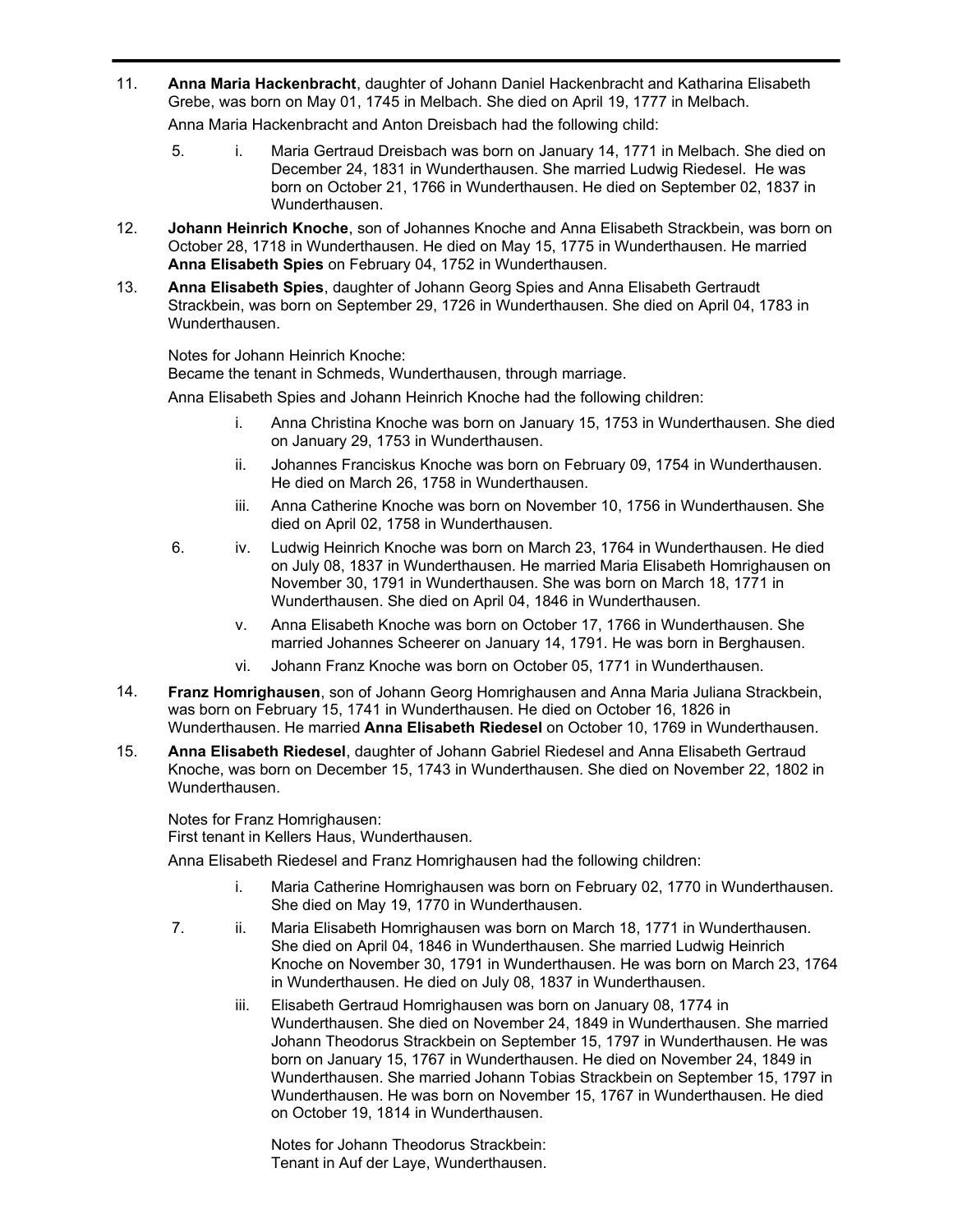- iv. Johannes Homrighausen was born on September 15, 1779 in Wunderthausen. He died on July 30, 1782 in Wunderthausen.
- v. Anna Elisabeth Homrighausen was born on December 30, 1781 in Wunderthausen. She died on August 03, 1782 in Wunderthausen.
- vi. Anna Catharine Homrighausen was born on May 15, 1783 in Wunderthausen. She died on June 01, 1783 in Wunderthausen.
- vii. Anna Elisabeth Homrighausen was born on June 28, 1784 in Wunderthausen.

#### **Generation 5**

- **Johann Gabriel Riedesel**, son of Wilhelm Riedesel and Anna Margarethe Spies, was born on January 04, 1715 in Wunderthausen. He died on December 13, 1781 in Wunderthausen. He married **Anna Elisabeth Gertraud Knoche**. 16.
- **Anna Elisabeth Gertraud Knoche**, daughter of Johannes Knoche and Anna Elisabeth Strackbein, was born on October 21, 1704 in Wunderthausen. She died on January 21, 1749 in Wunderthausen. 17.

Notes for Johann Gabriel Riedesel:

Married into Weymers Haus from Gundermanns. Through his two marriages he is the progenitor of a large majority of Riedesels in the U.S.

Anna Elisabeth Gertraud Knoche and Johann Gabriel Riedesel had the following children:

- 8. i. Johann Ludwig Riedesel was born on December 01, 1741 in Wunderthausen. He died on October 01, 1801 in Wunderthausen. He married Anna Elisabeth Homrighausen on July 10, 1774 in Wunderthausen. She was born on March 13, 1756 in Wunderthausen. She died on April 05, 1812 in Wunderthausen. He married Elisabeth Gertraud Knoche on May 28, 1766 in Wunderthausen. She was born on February 17, 1743 in Wunderthausen. She died on April 10, 1773 in Wunderthausen.
- 15. ii. Anna Elisabeth Riedesel was born on December 15, 1743 in Wunderthausen. She died on November 22, 1802 in Wunderthausen. She married Franz Homrighausen on October 10, 1769 in Wunderthausen. He was born on February 15, 1741 in Wunderthausen. He died on October 16, 1826 in Wunderthausen.
	- iii. Johann Georg Riedesel was born on December 26, 1745 in Wunderthausen. He died on January 04, 1746 in Wunderthausen.
	- iv. Johannes Riedesel was born on January 11, 1749 in Wunderthausen. He died on January 21, 1749 in Wunderthausen.
- **Georg Gabriel Knoche**, son of Hans Georg Knoche and Louisa Christina Dienst, was born on December 28, 1713 in Wunderthausen. He died on November 02, 1770 in Wunderthausen. He married **Anna Margareta Strackbein** on July 07, 1738 in Wunderthausen. 18.
- **Anna Margareta Strackbein**, daughter of Johann Georg Strackbein and Anna Catharina Homrighausen, was born on February 02, 1718 in Wunderthausen. She died on August 20, 1798 in Wunderthausen. 19.

Notes for Georg Gabriel Knoche: Tenant in Bormanns Haus, Wunderthausen.

Anna Margareta Strackbein and Georg Gabriel Knoche had the following children:

- i. Johannes Knoche was born on September 01, 1739 in Wunderthausen. He died on August 29, 1807 in Wunderthausen. He married Elisabeth Gertraud Pott on July 28, 1769 in Wunderthausen. She was born on September 03, 1753 in Wunderthausen. She died on June 01, 1798 in Wunderthausen.
- ii. Johann Jacob Knoche was born on January 30, 1741 in Wunderthausen. He died on March 07, 1792 in Wunderthausen. He married Catharina Florentine Beitzel on January 29, 1768 in Wunderthausen. She was born on October 13, 1749 in Wunderthausen. She died on February 24, 1793 in Wunderthausen.

Notes for Johann Jacob Knoche: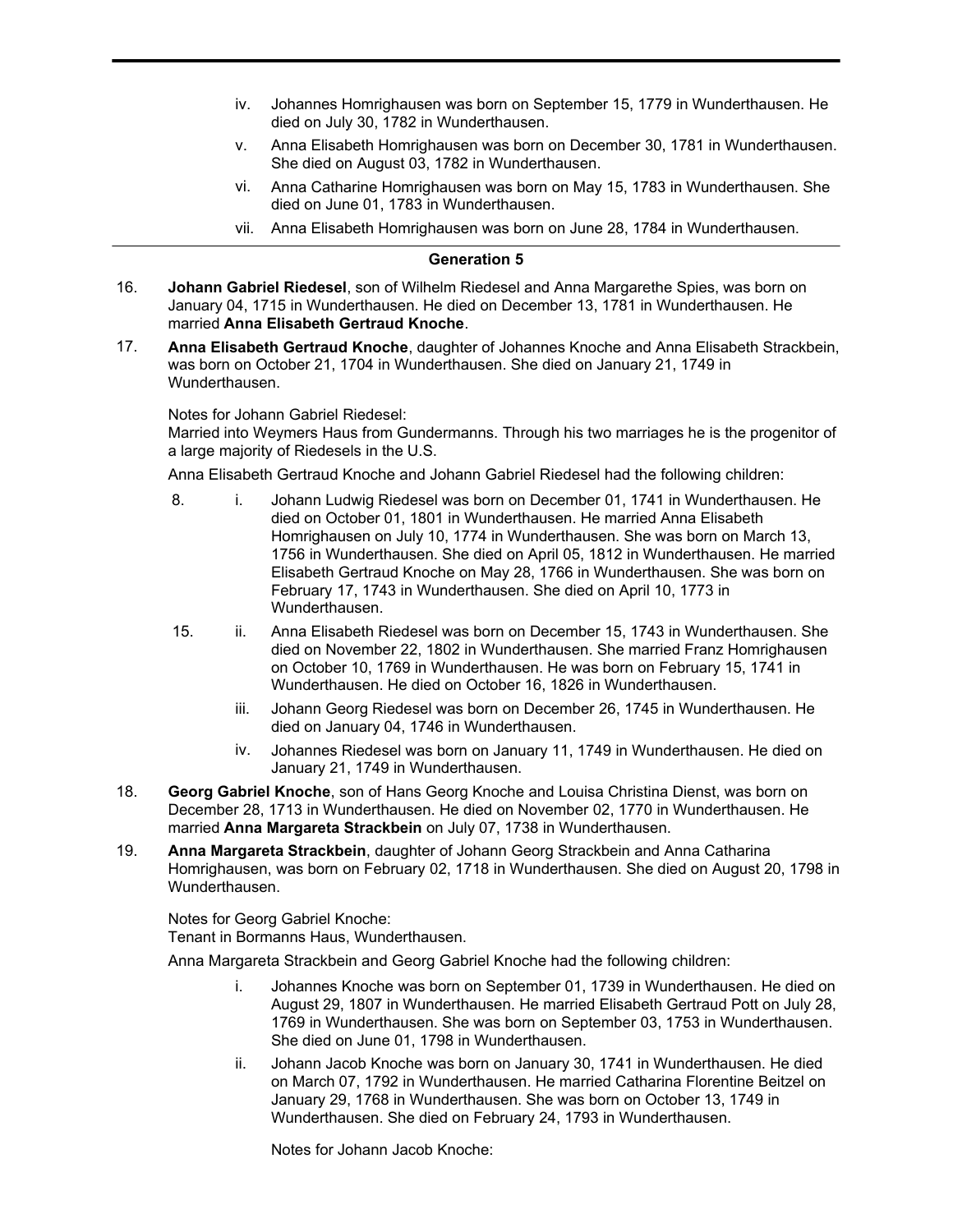Notes for Johann Jacob Knoche: Born in Bormanns Haus, Wunderthausen, became tenant in Seilers.

- 9. iii. Elisabeth Gertraud Knoche was born on February 17, 1743 in Wunderthausen. She died on April 10, 1773 in Wunderthausen. She married Johann Ludwig Riedesel on May 28, 1766 in Wunderthausen. He was born on December 01, 1741 in Wunderthausen. He died on October 01, 1801 in Wunderthausen.
	- iv. Catherine Elisabeth Knoche was born on April 24, 1745 in Wunderthausen. She died on October 31, 1794 in Wunderthausen. She married Georg Franz Riedesel on October 25, 1780 in Wunderthausen. He was born on April 21, 1751 in Wunderthausen. He died on December 17, 1810 in Wunderthausen.

Notes for Catherine Elisabeth Knoche: Born in Bormanns Haus, Wunderthausen. May also have been known as Anna Katharina.

Notes for Georg Franz Riedesel: First tenant of "Försters am Lotzenberg" Haus in Wunderthausen, was a forester.

- v. Ludwig Franz Knoche was born in May 1747 in Wunderthausen.
- vi. Catherine Elisabeth Knoche was born on September 25, 1748 in Wunderthausen. She died on March 26, 1758 in Wunderthausen.
- vii. Georg Gabriel Knoche was born on February 22, 1751 in Wunderthausen.
- viii. Maria Catharina Knoche was born on January 17, 1753 in Wunderthausen. She died on February 08, 1823 in Wunderthausen. She married Johannes Wagner on February 17, 1775 in Wunderthausen. He was born on September 19, 1743 in Wunderthausen. He died on July 25, 1790 in Wunderthausen.

Notes for Johannes Wagner: Born in and tenant in Lotzes Haus, Wunderthausen.

- ix. Amalia Maria Knoche was born on April 16, 1756 in Wunderthausen. She died on April 14, 1758.
- x. Johann Georg Knoche was born on July 08, 1759 in Wunderthausen. He died on April 01, 1760 in Wunderthausen.
- **Anton Dreisbach**, son of Valentin Dreisbach and Anna Barbara Hackenbracht, was born on February 27, 1701 in Balde. He died on July 23, 1752 in Rinthe. He married **Anna Gertraud Dreisbach** on August 19, 1729 in Raumland. 20.
- **Anna Gertraud Dreisbach**, daughter of Johann Daniel Dreisbach and Anna Elisabeth Müsse, was born on December 16, 1703 in Balde. She died on November 25, 1774 in Rinthe. 21.

Anna Gertraud Dreisbach and Anton Dreisbach had the following child:

- 10. i. Anton Dreisbach was born on July 09, 1736 in Rinthe. He died on December 16, 1796 in Melbach. He married Anna Maria Hackenbracht on December 03, 1762 in Raumland. She was born on May 01, 1745 in Melbach. She died on April 19, 1777 in Melbach.
- **Johann Daniel Hackenbracht**, son of Johannes Hackenbracht and Anna Margarete Fröbe, was born on November 18, 1716 in Melbach. He died on August 29, 1765 in Melbach. He married **Katharina Elisabeth Grebe** on November 21, 1743 in Raumland. 22.
- **Katharina Elisabeth Grebe**, daughter of Johann Daniel Grebe and Anna Gertraud Dreisbach, was born on May 06, 1725 in Raumland. She died on May 29, 1760 in Melbach. 23.

Katharina Elisabeth Grebe and Johann Daniel Hackenbracht had the following child:

- 11. i. Anna Maria Hackenbracht was born on May 01, 1745 in Melbach. She died on April 19, 1777 in Melbach. She married Anton Dreisbach on December 03, 1762 in Raumland. He was born on July 09, 1736 in Rinthe. He died on December 16, 1796 in Melbach.
- **Johannes Knoche**, son of Johann Herman Knoche, was born on December 07, 1678 in Wunderthausen. He died on May 09, 1751 in Wunderthausen. He married **Anna Elisabeth Strackbein** on February 03, 1701 in Wunderthausen. 24.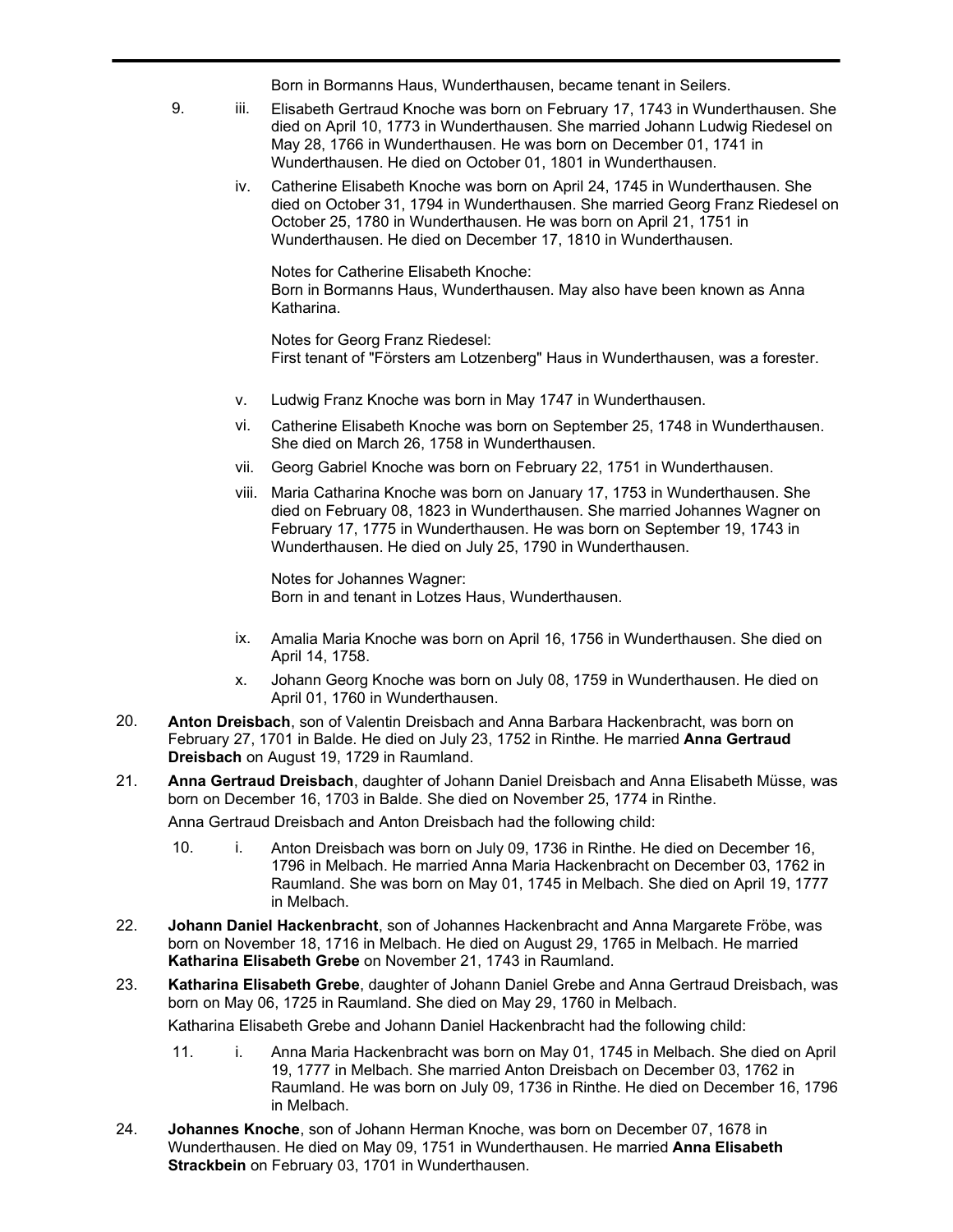**Anna Elisabeth Strackbein**, daughter of Johannes Strackbein and Anna Elisabeth Wetzel, was born on May 07, 1678 in Wunderthausen. She died before 1740 in Wunderthausen. 25.

Notes for Johannes Knoche:

Born in Bormanns, became the tenant in Wetzels.

Anna Elisabeth Strackbein and Johannes Knoche had the following children:

- i. Elisabeth Katherine Knoche was born on December 19, 1702 in Wunderthausen.
- 17. ii. Anna Elisabeth Gertraud Knoche was born on October 21, 1704 in Wunderthausen. She died on January 21, 1749 in Wunderthausen. She married Johann Conrad Ruppert on August 06, 1723 in Wunderthausen. He was born on December 16, 1691 in Breidenbach, Oberbergischer-Kreis. He died before 1740 in Wunderthausen. She married Johann Gabriel Riedesel. He was born on January 04, 1715 in Wunderthausen. He died on December 13, 1781 in Wunderthausen.
	- iii. Anna Katherine Knoche was born on February 16, 1707 in Wunderthausen.
	- iv. Johannes Knoche was born on October 30, 1709 in Wunderthausen.
	- v. Anna Elisabeth Knoche was born on January 20, 1712 in Wunderthausen. She died on May 23, 1787 in Wunderthausen. She married Johann Georg Riedesel on May 04, 1731 in Wunderthausen. He was born on April 15, 1704 in Wunderthausen. He died on May 15, 1760 in Wunderthausen.

Notes for Anna Elisabeth Knoche: Born in Wetzels Haus, Wunderthausen.

Notes for Johann Georg Riedesel: Heir to Gundermanns Haus.

- vi. Samuel Knoche was born on January 04, 1715 in Wunderthausen.
- vii. Anna Elisabeth Knoche was born on January 22, 1716 in Wunderthausen.
- 12. viii. Johann Heinrich Knoche was born on October 28, 1718 in Wunderthausen. He died on May 15, 1775 in Wunderthausen. He married Anna Elisabeth Spies on February 04, 1752 in Wunderthausen. She was born on September 29, 1726 in Wunderthausen. She died on April 04, 1783 in Wunderthausen.
- **Johann Georg Spies**, son of Antonius Spies and Anna Margarete Klein, was born on June 01, 1701 in Wunderthausen. He died on September 19, 1774 in Wunderthausen. He married **Anna Elisabeth Gertraudt Strackbein** on May 14, 1719 in Wunderthausen. 26.
- **Anna Elisabeth Gertraudt Strackbein**, daughter of Johannes Strackbein and AnlieseJuliana Dienst, was born on July 14, 1702 in Wunderthausen. She died on March 30, 1769 in Wunderthausen. 27.

Notes for Johann Georg Spies:

May have been called Johannes. Became the tenant in Schemds house, Wunderthausen, through marriage. Probably born in Beckers.

Anna Elisabeth Gertraudt Strackbein and Johann Georg Spies had the following children:

- i. Johannes Spies was born on March 09, 1724 in Wunderthausen. He died before 1740.
- 13. ii. Anna Elisabeth Spies was born on September 29, 1726 in Wunderthausen. She died on April 04, 1783 in Wunderthausen. She married Johann Heinrich Knoche on February 04, 1752 in Wunderthausen. He was born on October 28, 1718 in Wunderthausen. He died on May 15, 1775 in Wunderthausen.
	- iii. Johann Franz Spies was born on March 30, 1729 in Wunderthausen. He died before 1740.
	- iv. Johann Georg Spies was born on December 05, 1731 in Wunderthausen. He died before 1740.
	- v. Johannes Spies was born on January 23, 1735 in Wunderthausen. He died on December 08, 1755 in Wunderthausen.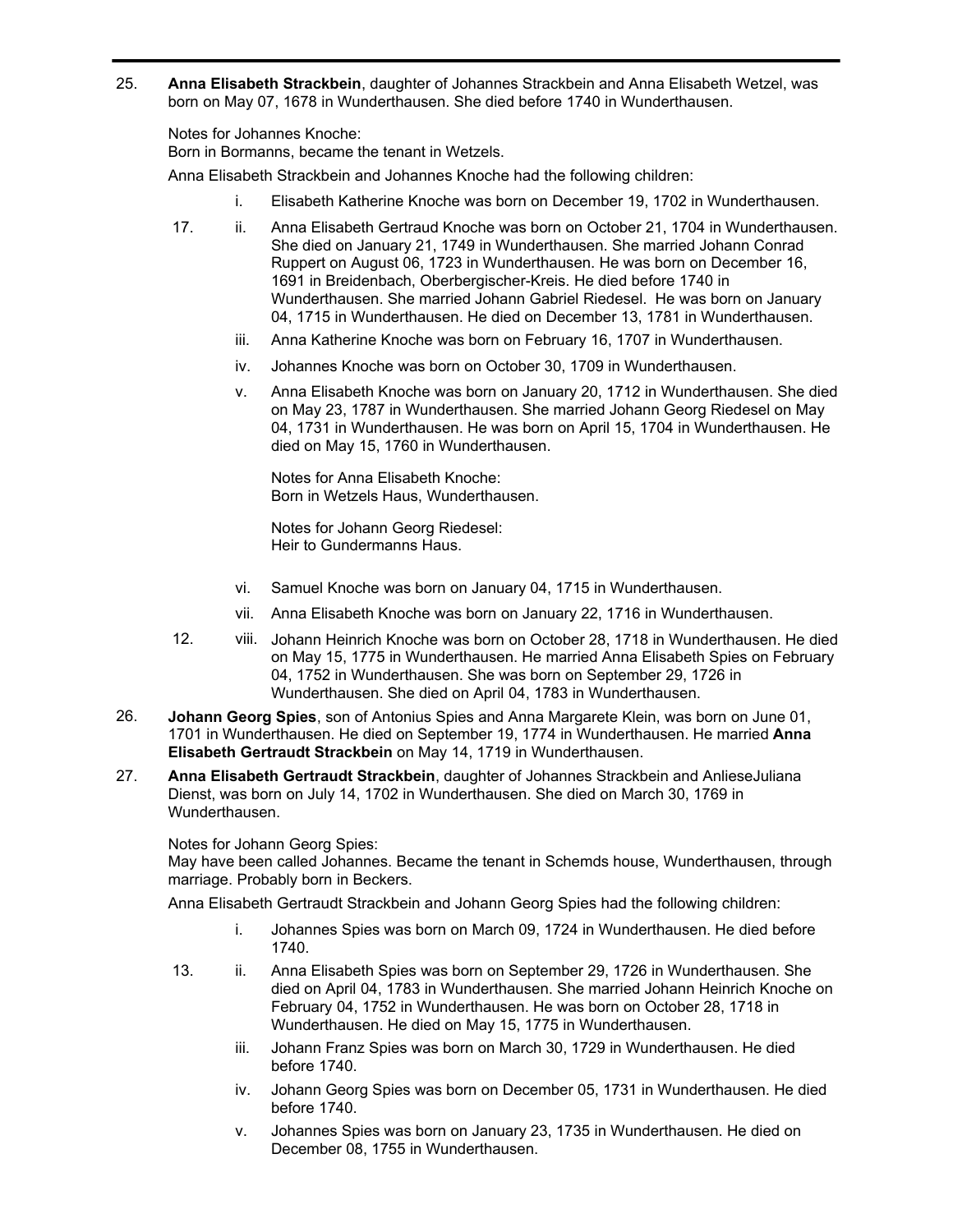- vi. Anna Christina Spies was born on March 28, 1738 in Wunderthausen. She died before 1740.
- vii. Catherine Elisabeth Spies was born on June 29, 1742 in Wunderthausen. She died on March 26, 1755 in Wunderthausen.
- viii. Elisabeth Gertraud Spies was born on December 15, 1744 in Wunderthausen. She died on April 28, 1788 in Wunderthausen. She married Johann Georg Wagner on April 02, 1791. He was born on February 18, 1747 in Wunderthausen. He died on March 18, 1797 in Wunderthausen.

Notes for Johann Georg Wagner: Became the tenant in Franzose house in Wunderthausen through marriage.

- **Johann Georg Homrighausen**, son of Johannes Homrighausen and Anna Liese Strackbein, was born on July 21, 1701 in Wunderthausen. He died on May 01, 1775 in Wunderthausen. He married **Anna Maria Juliana Strackbein** on January 23, 1728 in Wunderthausen. 28.
- **Anna Maria Juliana Strackbein**, daughter of Johann Georg Strackbein and Anna Catharina Homrighausen, was born on December 08, 1704 in Wunderthausen. She died on May 14, 1775 in Wunderthausen. 29.

Notes for Johann Georg Homrighausen: Born in and tenant in Weißkopfs Haus, Wunderthausen.

Notes for Anna Maria Juliana Strackbein: Born in Hohmanns Haus.

Anna Maria Juliana Strackbein and Johann Georg Homrighausen had the following children:

i. Johannes Homrighausen was born on January 04, 1734 in Wunderthausen. He died on September 16, 1801 in Wunderthausen. He married Anna Maria Amalia Delcourt on October 14, 1755 in Wunderthausen. She was born on December 27, 1732 in Wunderthausen. She died on March 27, 1775 in Wunderthausen.

Notes for Johannes Homrighausen: Born in and tenant in the house known as Weißkopfs or Seimes.

ii. Elisabeth Gertraud Homrighausen was born on December 28, 1737 in Wunderthausen. She died on October 10, 1805 in Wunderthausen. She married Johann Jost Mörchen on November 18, 1757 in Wunderthausen. He was born on January 20, 1723 in Wunderthausen. He died on probably after 1788.

Notes for Elisabeth Gertraud Homrighausen: Born in Weißkopfs Haus.

Notes for Johann Jost Mörchen:

Born at the Wunderthausen Mill and lived there. Christened Johannes Matthias. A record of his death is oddly missing from the local church records. I would surmise that he died after 1788 when his son (and heir to the mill) Johann Georg married.

14. iii. Franz Homrighausen was born on February 15, 1741 in Wunderthausen. He died on October 16, 1826 in Wunderthausen. He married Anna Elisabeth Riedesel on October 10, 1769 in Wunderthausen. She was born on December 15, 1743 in Wunderthausen. She died on November 22, 1802 in Wunderthausen.

# **Generation 6**

- **Wilhelm Riedesel**, son of Johannes Riedesel and Anna Elisabeth Womelsdorf, was born about 1678 in Girkhausen. He died on February 09, 1748 in Wunderthausen. He married **Anna Margarethe Spies** on August 16, 1703 in Wunderthausen. 32.
- **Anna Margarethe Spies**, daughter of Johann Georg Spies and Anna Gertraud Homrighausen, was born on December 24, 1679 in Wunderthausen. She died before 1740 in Wunderthausen. 33.

Notes for Wilhelm Riedesel:

Baptised as Johann Wilhelm in Girkhausen (Pfaffe Haus), but known as Wilhelm. Married into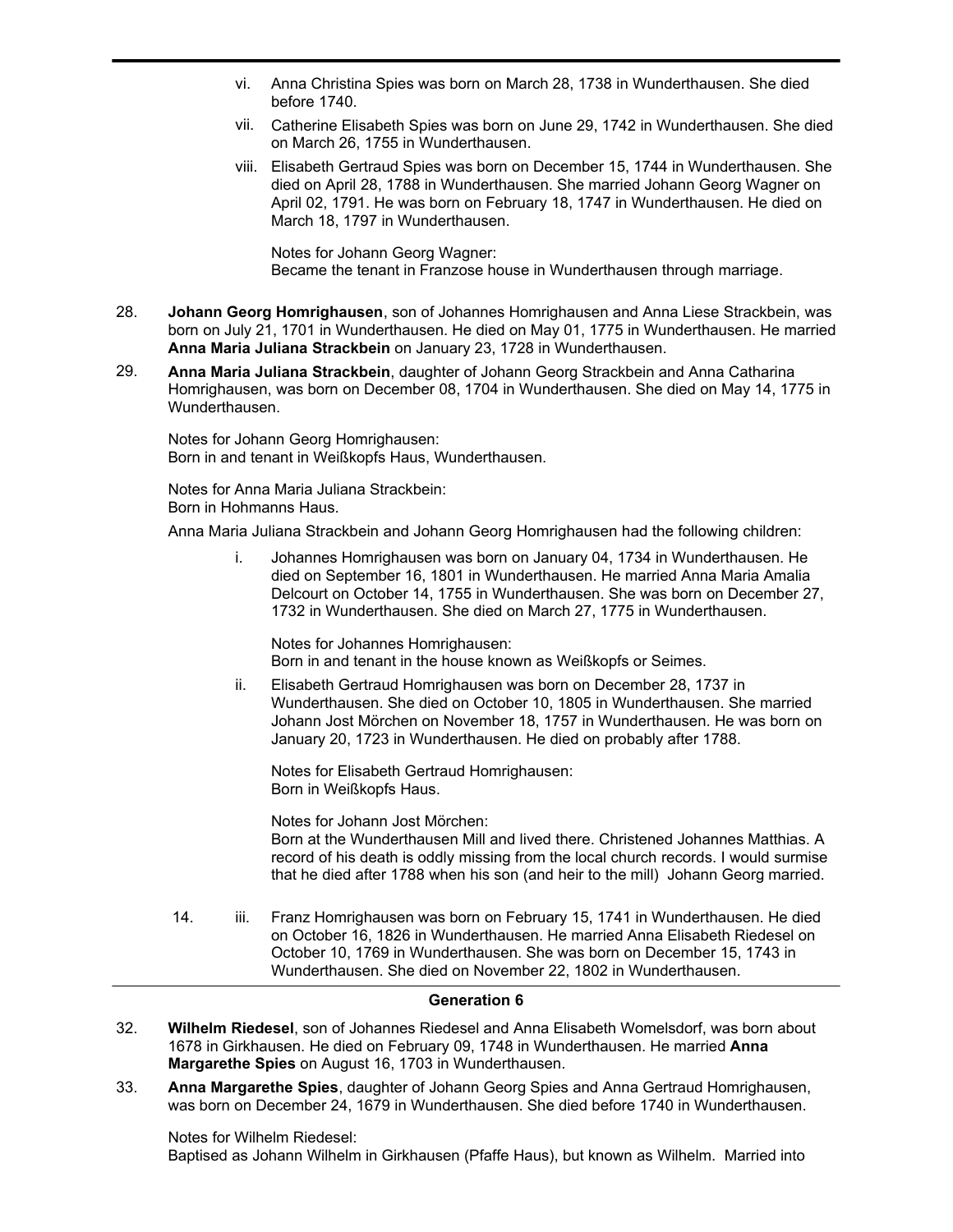Baptised as Johann Wilhelm in Girkhausen (Pfaffe Haus), but known as Wilhelm. Married into Gundermanns Haus in Wunderthausen, one of the larger in the village. He was already paying taxes there in 1699 though did not marry until 1703.

Notes for Anna Margarethe Spies:

Born into Gundermanns Haus, the tenancy of which passed to her husband on her marriage.

Anna Margarethe Spies and Wilhelm Riedesel had the following children:

i. Johann Georg Riedesel was born on April 15, 1704 in Wunderthausen. He died on May 15, 1760 in Wunderthausen. He married Anna Elisabeth Knoche on May 04, 1731 in Wunderthausen. She was born on January 20, 1712 in Wunderthausen. She died on May 23, 1787 in Wunderthausen.

Notes for Johann Georg Riedesel: Heir to Gundermanns Haus.

Notes for Anna Elisabeth Knoche: Born in Wetzels Haus, Wunderthausen.

- ii. Liese Gertraudt Riedesel was born on December 30, 1706 in Wunderthausen. She died before 1740 in Wunderthausen.
- iii. Johannes Riedesel was born on April 22, 1709 in Wunderthausen. He died on December 01, 1755 in Wunderthausen. He married Anna Maria Gertraud Trapp on February 22, 1745 in Wunderthausen. She was born on April 14, 1714 in Wunderthausen. She died on July 03, 1783 in Wunderthausen. He married Anna Margarete Müsse on May 17, 1734 in Wunderthausen. She was born about 1715 in Elsoff. She died on July 10, 1743 in Wunderthausen.

Notes for Johannes Riedesel: Born in Gundermanns Haus and became the first tenant in Neuhäusers Haus at some point.

Notes for Anna Maria Gertraud Trapp: Apparently known as Anna Maria, though her baptismal name was Anna Gertraud.

iv. Johann Ludwig Riedesel was born on February 06, 1712 in Wunderthausen. He died on March 11, 1771 in Wunderthausen. He married Anna Catharina Ruppert on November 26, 1751 in Wunderthausen. She was born on June 27, 1724 in Wunderthausen. She died on January 06, 1794 in Wunderthausen.

Notes for Johann Ludwig Riedesel: Born in Gundermanns Haus, became tenant in Wetzels Haus in Wunderthausen.

Notes for Anna Catharina Ruppert: Born in Wetzels house.

- 16. v. Johann Gabriel Riedesel was born on January 04, 1715 in Wunderthausen. He died on December 13, 1781 in Wunderthausen. He married Elisabeth Gertraud Weller on February 04, 1752 in Wunderthausen. She was born on August 27, 1726 in Wunderthausen. She died on October 21, 1780 in Wunderthausen. He married Anna Elisabeth Gertraud Knoche. She was born on October 21, 1704 in Wunderthausen. She died on January 21, 1749 in Wunderthausen.
	- vi. Samuel Riedesel was born on June 23, 1718 in Wunderthausen. He died before 1740 in Wunderthausen.
	- vii. Elisabeth Gertraud Riedesel was born on May 14, 1720 in Wunderthausen. She died on November 16, 1764 in Wunderthausen. She married Johann Georg Homrighausen on September 05, 1751 in Wunderthausen. He was born on August 03, 1725 in Wunderthausen. He died on August 20, 1784 in Wunderthausen. She married Johann Heinrich Pott on January 06, 1747 in Wunderthausen. He was born in 1704 in Wunderthausen. He died on October 08, 1749 in Wunderthausen.

Notes for Johann Georg Homrighausen: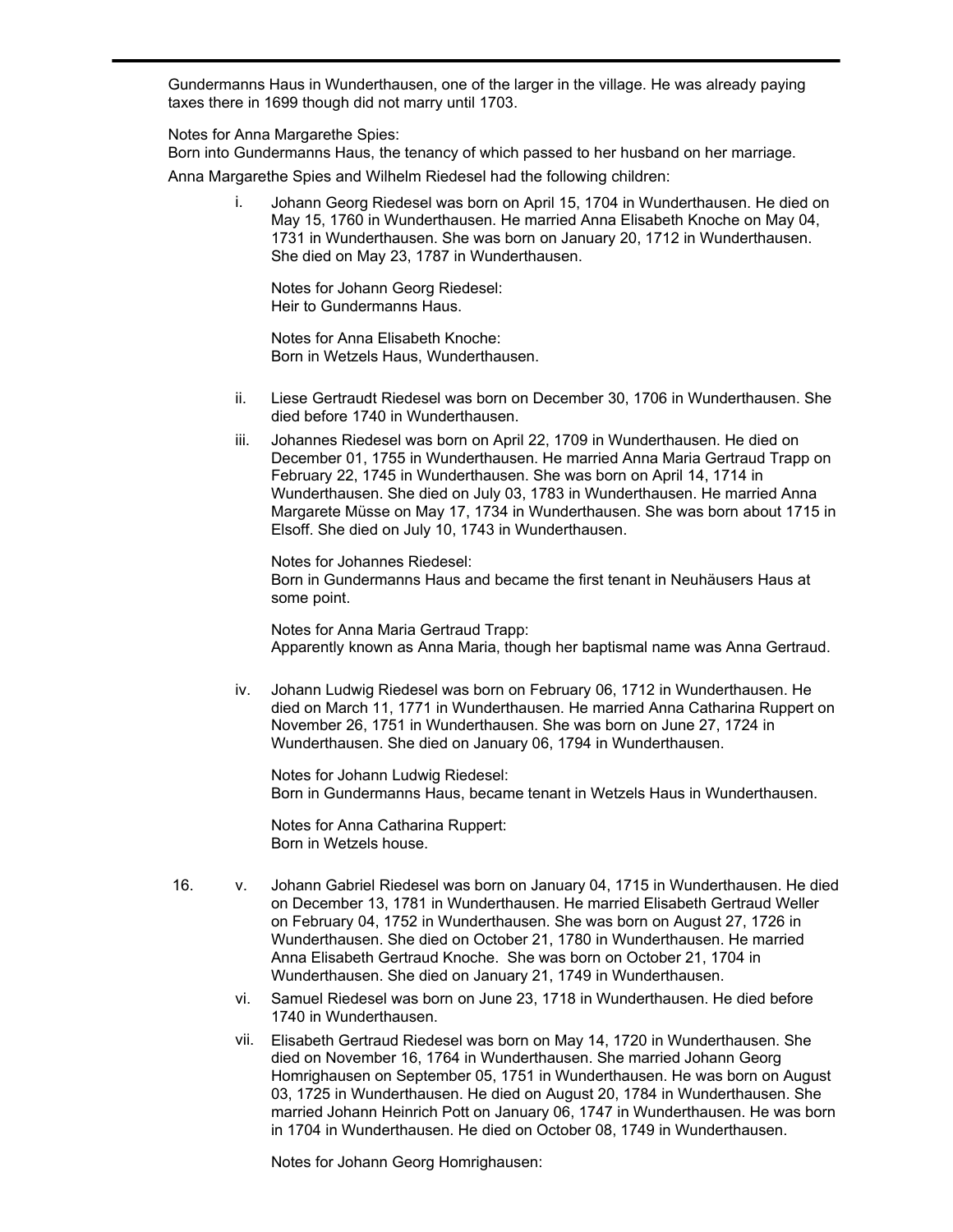Notes for Johann Georg Homrighausen: Became the tenant in Beitzels when he married.

- viii. Anna Margarethe Riedesel was born on May 16, 1725 in Wunderthausen. She died on August 08, 1771 in Wunderthausen. She married Johann Georg Ludwig Fuchs. He was born in Schüllar.
- **Johannes Knoche**, son of Johann Herman Knoche, was born on December 07, 1678 in Wunderthausen. He died on May 09, 1751 in Wunderthausen. He married **Anna Elisabeth Strackbein** on February 03, 1701 in Wunderthausen. 34.
- **Anna Elisabeth Strackbein**, daughter of Johannes Strackbein and Anna Elisabeth Wetzel, was born on May 07, 1678 in Wunderthausen. She died before 1740 in Wunderthausen. 35.

Notes for Johannes Knoche:

Born in Bormanns, became the tenant in Wetzels.

Anna Elisabeth Strackbein and Johannes Knoche had the following children:

- i. Elisabeth Katherine Knoche was born on December 19, 1702 in Wunderthausen.
- 17. ii. Anna Elisabeth Gertraud Knoche was born on October 21, 1704 in Wunderthausen. She died on January 21, 1749 in Wunderthausen. She married Johann Conrad Ruppert on August 06, 1723 in Wunderthausen. He was born on December 16, 1691 in Breidenbach, Oberbergischer-Kreis. He died before 1740 in Wunderthausen. She married Johann Gabriel Riedesel. He was born on January 04, 1715 in Wunderthausen. He died on December 13, 1781 in Wunderthausen.
	- iii. Anna Katherine Knoche was born on February 16, 1707 in Wunderthausen.
	- iv. Johannes Knoche was born on October 30, 1709 in Wunderthausen.
	- v. Anna Elisabeth Knoche was born on January 20, 1712 in Wunderthausen. She died on May 23, 1787 in Wunderthausen. She married Johann Georg Riedesel on May 04, 1731 in Wunderthausen. He was born on April 15, 1704 in Wunderthausen. He died on May 15, 1760 in Wunderthausen.

Notes for Anna Elisabeth Knoche: Born in Wetzels Haus, Wunderthausen.

Notes for Johann Georg Riedesel: Heir to Gundermanns Haus.

- vi. Samuel Knoche was born on January 04, 1715 in Wunderthausen.
- vii. Anna Elisabeth Knoche was born on January 22, 1716 in Wunderthausen.
- 12. viii. Johann Heinrich Knoche was born on October 28, 1718 in Wunderthausen. He died on May 15, 1775 in Wunderthausen. He married Anna Elisabeth Spies on February 04, 1752 in Wunderthausen. She was born on September 29, 1726 in Wunderthausen. She died on April 04, 1783 in Wunderthausen.
- **Hans Georg Knoche**, son of Johann Hermann Knoche, was born about 1666 in Wunderthausen. He died on April 29, 1753 in Wunderthausen. He married **Louisa Christina Dienst** on July 12, 1703 in Wunderthausen. 36.
- **Louisa Christina Dienst**, daughter of Hans Georg Dienst and ?? Homrighausen, was born about 1674 in Wunderthausen. She died on November 15, 1755 in Wunderthausen. 37.

Notes for Hans Georg Knoche: Born in Bormanns Haus and became the tenant.

Louisa Christina Dienst and Hans Georg Knoche had the following children:

- i. Johannes Knoche was born on January 29, 1703 in Wunderthausen. He died on August 05, 1771.
- ii. Anna Elisabeth Knoche was born on October 23, 1708 in Wunderthausen. She died on December 24, 1765 in Wunderthausen. She married Johannes Trapp on December 27, 1728 in Wunderthausen. He was born on April 21, 1709 in Wunderthausen. He died before 1738 in Wunderthausen. She married Johannes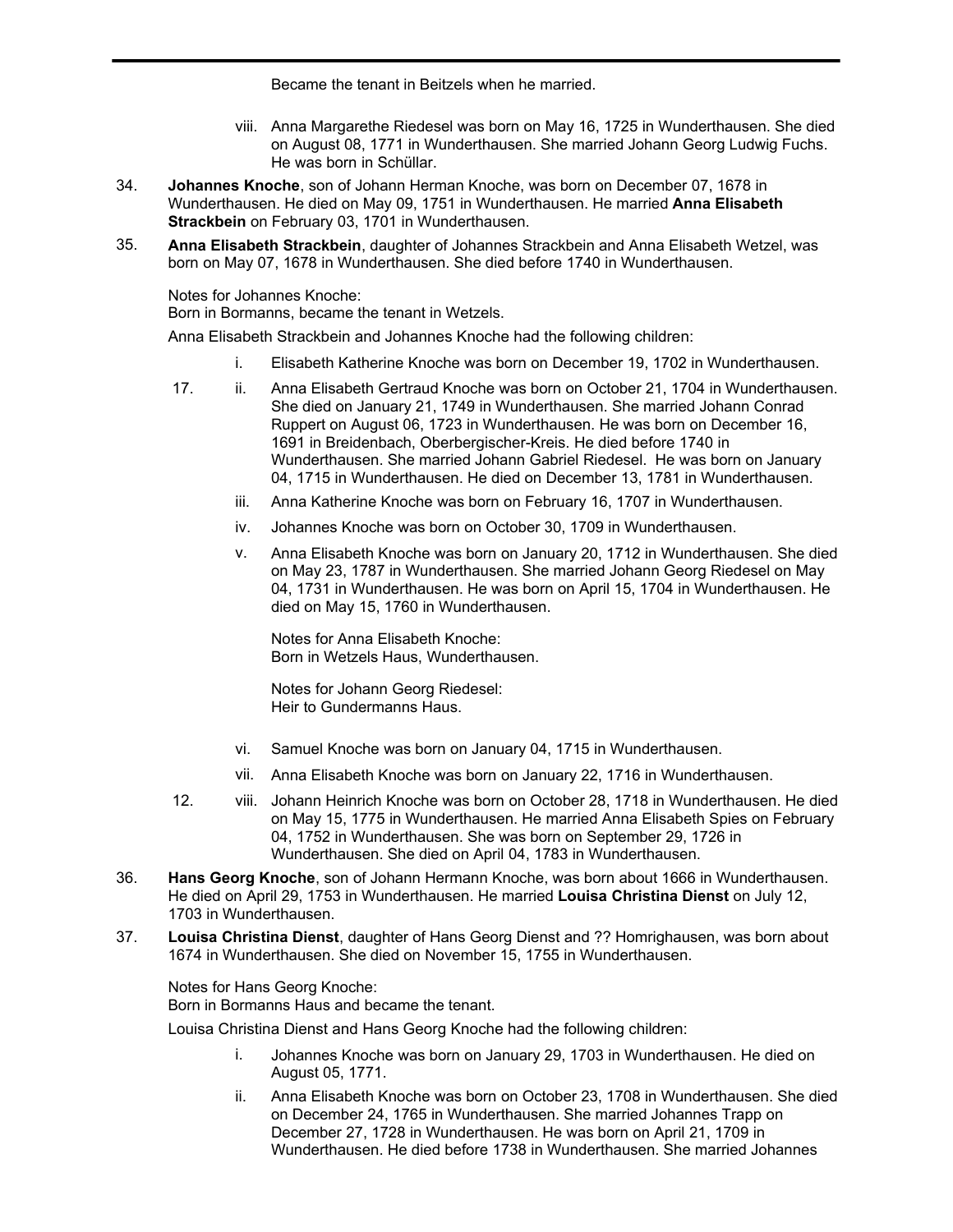Spies on March 17, 1738 in Wunderthausen. He died on August 18, 1773 in Wunderthausen.

Wunderthausen. He died before 1738 in Wunderthausen. She married Johannes

Notes for Johannes Trapp: Tenant in Mannes Haus.

Notes for Johannes Spies: Born in Lotzes Haus, Wunderthausen. Became the tenant in Mannes when he married the widow of Johannes Trapp.

- 18. iii. Georg Gabriel Knoche was born on December 28, 1713 in Wunderthausen. He died on November 02, 1770 in Wunderthausen. He married Anna Margareta Strackbein on July 07, 1738 in Wunderthausen. She was born on February 02, 1718 in Wunderthausen. She died on August 20, 1798 in Wunderthausen.
	- iv. Johann Georg Knoche was born on February 04, 1718 in Wunderthausen.
- **Johann Georg Strackbein**, son of Hans Georg Strackbein, was born about 1670 in Wunderthausen. He died on December 26, 1740 in Wunderthausen. He married **Anna Catharina Homrighausen** on February 15, 1703 in Wunderthausen. 38.
- **Anna Catharina Homrighausen**, daughter of Johann Georg Homrighausen and Anna Elisabeth Strackbein, was born on July 10, 1685 in Wunderthausen. She died on February 13, 1750 in Wunderthausen. 39.

Notes for Johann Georg Strackbein: Tenant in Hohmanns Haus, Wunderthausen.

Anna Catharina Homrighausen and Johann Georg Strackbein had the following children:

- 29. i. Anna Maria Juliana Strackbein was born on December 08, 1704 in Wunderthausen. She died on May 14, 1775 in Wunderthausen. She married Johann Georg Homrighausen on January 23, 1728 in Wunderthausen. He was born on July 21, 1701 in Wunderthausen. He died on May 01, 1775 in Wunderthausen.
	- ii. Anna Catherine Strackbein was born on January 07, 1712 in Wunderthausen. She died on October 17, 1780 in Wunderthausen. She married Johann Jakob Homrighausen on January 08, 1734 in Wunderthausen. He was born on November 21, 1703 in Wunderthausen. He died on January 09, 1772 in Wunderthausen.
	- iii. Johann Jakob Strackbein was born on December 31, 1714 in Wunderthausen. He died on March 02, 1742 in Wunderthausen. He married Anna Catherine Strackbein on September 22, 1740 in Wunderthausen.
- 19. iv. Anna Margareta Strackbein was born on February 02, 1718 in Wunderthausen. She died on August 20, 1798 in Wunderthausen. She married Georg Gabriel Knoche on July 07, 1738 in Wunderthausen. He was born on December 28, 1713 in Wunderthausen. He died on November 02, 1770 in Wunderthausen.
	- v. Johann Georg Strackbein was born on June 18, 1721 in Wunderthausen. He died before 1740 in Wunderthausen.
	- vi. Johannes Strackbein was born on January 20, 1725 in Wunderthausen. He died on May 13, 1778 in Wunderthausen. He married Anna Catharina Riedesel on April 23, 1752 in Wunderthausen. She was born on February 03, 1734 in Wunderthausen. She died on January 15, 1765 in Wunderthausen. He married Anna Margarete Riedesel on December 29, 1766 in Wunderthausen. She was born on May 15, 1744 in Wunderthausen. She died on February 13, 1807 in Wunderthausen.

Notes for Johannes Strackbein: Born in Hohmann Haus, became tenant in Gundermanns Haus, Wunderthausen.

- **Valentin Dreisbach**, son of Johannes Dreisbach and Elisabeth Rohrbach, was born about 1656 in Prob. Balde. He died on March 25, 1719 in Balde. He married **Anna Barbara Hackenbracht** on July 01, 1700 in Raumland. 40.
- **Anna Barbara Hackenbracht**, daughter of Valentin Hackenbracht and Anna Gertrud ??, was born on January 29, 1678 in Raumland. She died on February 15, 1726 in Balde. 41.

Anna Barbara Hackenbracht and Valentin Dreisbach had the following child: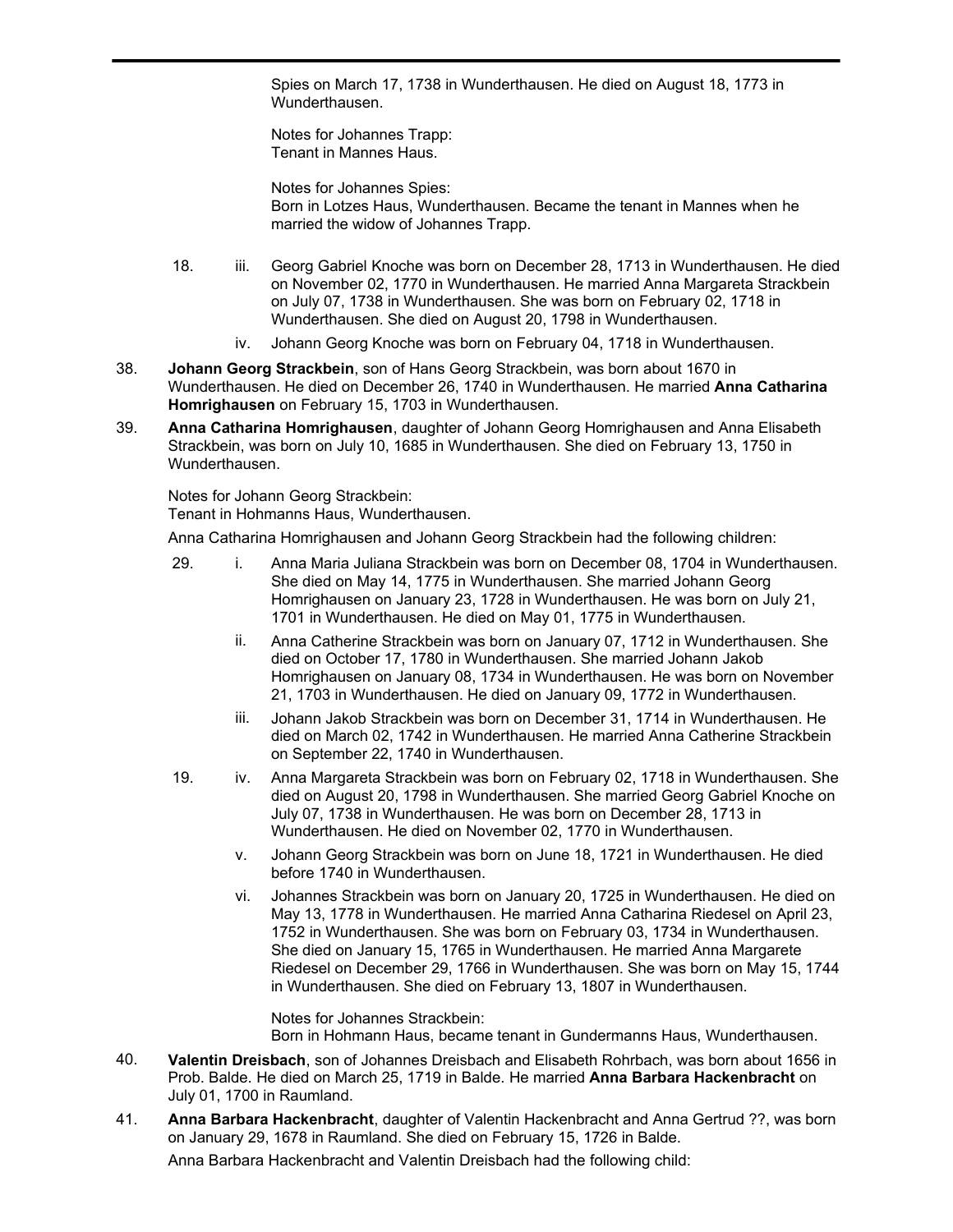- 20. i. Anton Dreisbach was born on February 27, 1701 in Balde. He died on July 23, 1752 in Rinthe. He married Anna Gertraud Dreisbach on August 19, 1729 in Raumland. She was born on December 16, 1703 in Balde. She died on November 25, 1774 in Rinthe.
- **Johann Daniel Dreisbach**, son of Johannes Dreisbach and Anna Elisabeth ??, was born on April 28, 1665 in Balde. He died on September 16, 1732 in Balde. He married **Anna Elisabeth Müsse** on February 22, 1703 in Raumland. 42.
- **Anna Elisabeth Müsse**, daughter of Hans Georg Müsse and Elisabeth ??, was born on January 31, 1675 in Rinthe. She died on February 15, 1748 in Balde. 43.

Anna Elisabeth Müsse and Johann Daniel Dreisbach had the following child:

- 21. i. Anna Gertraud Dreisbach was born on December 16, 1703 in Balde. She died on November 25, 1774 in Rinthe. She married Anton Dreisbach on August 19, 1729 in Raumland. He was born on February 27, 1701 in Balde. He died on July 23, 1752 in Rinthe.
- **Johannes Hackenbracht**, son of Johann Georg Hackenbracht and Katharina Schmidt, was born on February 03, 1686 in Balde. He died on April 30, 1754 in Melbach. He married **Anna Margarete Fröbe** on January 27, 1713 in Raumland. 44.
- **Anna Margarete Fröbe**, daughter of Gilbert Fröbe and Agnes Maria Katharina Dörr, was born on December 18, 1683 in Melbach. She died on May 25, 1743 in Melbach. 45.

Anna Margarete Fröbe and Johannes Hackenbracht had the following child:

- 22. i. Johann Daniel Hackenbracht was born on November 18, 1716 in Melbach. He died on August 29, 1765 in Melbach. He married Katharina Elisabeth Grebe on November 21, 1743 in Raumland. She was born on May 06, 1725 in Raumland. She died on May 29, 1760 in Melbach.
- **Johann Daniel Grebe**, son of Johannes Grebe and Anna Elisabeth Dreisbach, was born on March 18, 1694 in Melbach. He died on March 01, 1725 in Raumland. He married **Anna Gertraud Dreisbach** on February 03, 1721 in Raumland. 46.
- **Anna Gertraud Dreisbach**, daughter of Hans Georg Dreisbach and Anna Elisabeth Leyendecker, was born on November 10, 1695 in Raumland. She died on August 06, 1759 in Berleburg. 47.

Anna Gertraud Dreisbach and Johann Daniel Grebe had the following child:

- 23. i. Katharina Elisabeth Grebe was born on May 06, 1725 in Raumland. She died on May 29, 1760 in Melbach. She married Johann Daniel Hackenbracht on November 21, 1743 in Raumland. He was born on November 18, 1716 in Melbach. He died on August 29, 1765 in Melbach.
- **Johann Herman Knoche** was born about 1635 in Wunderthausen. He died in Wunderthausen. He married an unknown spouse about 1665 in Wunderthausen. 48.

Johann Herman Knoche had the following children:

i. Gertraudt Dienst was born about 1667 in Wunderthausen. She died on July 21, 1751 in Wunderthausen.

Notes for Gertraudt Dienst: Believed to be the daughter of Johann Hermann Knoche of Bormanns, but this is not certain.

- 34. ii. Johannes Knoche was born on December 07, 1678 in Wunderthausen. He died on May 09, 1751 in Wunderthausen. He married Anna Elisabeth Strackbein on February 03, 1701 in Wunderthausen. She was born on May 07, 1678 in Wunderthausen. She died before 1740 in Wunderthausen.
	- iii. Johann Hermann Knoche was born on April 03, 1687 in Wunderthausen. He died before 1740 in Wunderthausen. He married Anna Magdalena Saßmannshausen on August 19, 1708. She was born on November 28, 1684 in Diedenshausen. She died before 1740 in Diedenshausen.

Notes for Johann Hermann Knoche: Born in Bormanns Haus, but may have later resided in Haase Haus with their daughter, Anna Elisabeth, and her husband, Johannes Haase.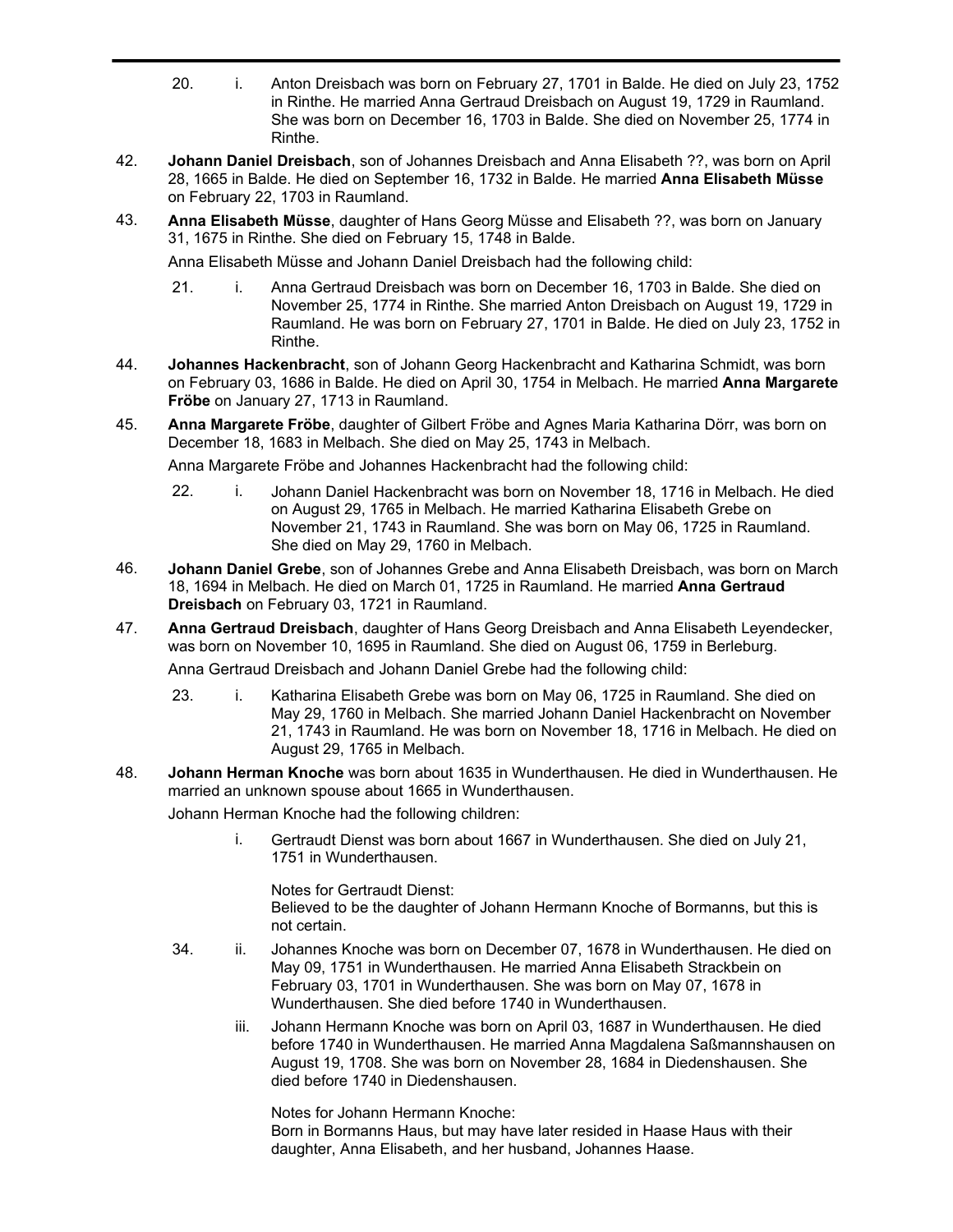- **Johannes Strackbein** was born about 1645. He died between 1692-1698 in Wunderthausen. He married **Anna Elisabeth Wetzel** about 1670. 50.
- **Anna Elisabeth Wetzel**, daughter of Johannes Wetzel, was born about 1643 in Wunderthausen. 51.

Notes for Johannes Strackbein:

Became the tenant in Wetzels through marriage.

Anna Elisabeth Wetzel and Johannes Strackbein had the following children:

- 35. i. Anna Elisabeth Strackbein was born on May 07, 1678 in Wunderthausen. She died before 1740 in Wunderthausen. She married Johannes Knoche on February 03, 1701 in Wunderthausen. He was born on December 07, 1678 in Wunderthausen. He died on May 09, 1751 in Wunderthausen.
	- ii. Anna Catharine Strackbein was born on September 05, 1683 in Wunderthausen.
	- iii. Samuel Strackbein was born on October 28, 1686 in Wunderthausen. He died on August 29, 1734 in Wunderthausen. He married Anna Elisabeth Gertraud Strackbein on August 29, 1734 in Wunderthausen. She was born on January 04, 1708 in Wunderthausen. She died on April 30, 1752 in Wunderthausen.

Notes for Samuel Strackbein:

Tenant in Grosse Haus, Wunderthausen.

- **Antonius Spies**, son of Valentin Spies, was born about 1670 in Wunderthausen. He died on March 18, 1751 in Langewiese. He married **Anna Margarete Klein** on August 30, 1694 in Wunderthausen. 52.
- **Anna Margarete Klein**, daughter of Johann Peter Klein and Anna Katharina Homrighausen, was born about 1669 in Dachsloch. She died before 1740 in Wunderthausen. 53.

# Notes for Antonius Spies:

Born in Schmeds house. First tenant in Beckers house, Wunderthausen, which was apparently built in 1697. It probably contained a baking-house. The Count strictly controlled the number of fireplaces in each village, allocating a certain number of households to each baking-house.

Anna Margarete Klein and Antonius Spies had the following children:

- i. Johann Sebastian Spies was born on November 21, 1694 in Wunderthausen. He died before 1740.
- ii. Johann Daniel Spies was born on September 24, 1696 in Wunderthausen. He died on October 22, 1781 in Wunderthausen. He married Anna Elisabeth Hederich on February 23, 1719 in Wunderthausen. She was born about 1693. She died on July 19, 1755 in Wunderthausen.
- iii. Johann Georg Spies was born on December 23, 1699 in Wunderthausen. He died before 1740.
- 26. iv. Johann Georg Spies was born on June 01, 1701 in Wunderthausen. He died on September 19, 1774 in Wunderthausen. He married Anna Elisabeth Gertraudt Strackbein on May 14, 1719 in Wunderthausen. She was born on July 14, 1702 in Wunderthausen. She died on March 30, 1769 in Wunderthausen.
	- v. Catherine Elisabeth Spies was born on May 19, 1705 in Wunderthausen. She died before 1740.
	- vi. Anna Christina Spies was born on September 09, 1708 in Wunderthausen.
	- vii. Johannes Spies was born on November 23, 1711 in Wunderthausen.
	- viii. Johann Ludwig Spies was born on March 25, 1715 in Wunderthausen.
- 54. **Johannes Strackbein**. He married **AnlieseJuliana Dienst** on June 09, 1701 in Wunderthausen.

#### **AnlieseJuliana Dienst**. 55.

Notes for Johannes Strackbein:

Became the tenant in Schmeds house, Wunderthausen, through marriage.

AnlieseJuliana Dienst and Johannes Strackbein had the following children:

27. i. Anna Elisabeth Gertraudt Strackbein was born on July 14, 1702 in Wunderthausen.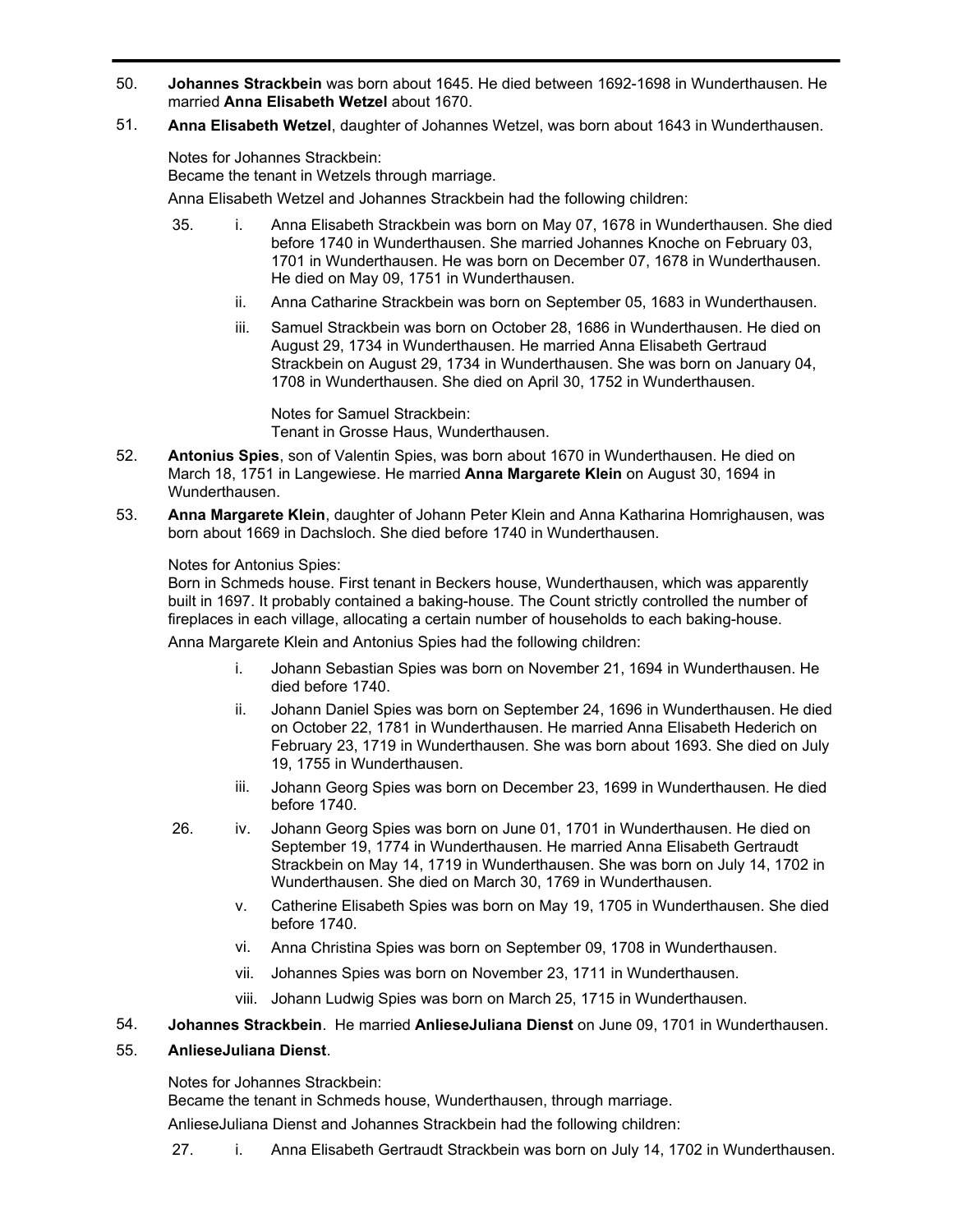27. i. Anna Elisabeth Gertraudt Strackbein was born on July 14, 1702 in Wunderthausen. She died on March 30, 1769 in Wunderthausen. She married Johann Georg Spies on May 14, 1719 in Wunderthausen. He was born on June 01, 1701 in Wunderthausen. He died on September 19, 1774 in Wunderthausen. She married Johannes Spies. He was born on September 08, 1694 in Wunderthausen. He died on September 19, 1774 in Wunderthausen.

- ii. Catharine Elisabeth Strackbein was born on November 06, 1705 in Wunderthausen. She died before 1740.
- iii. Johannes Strackbein was born on October 27, 1708 in Wunderthausen. He died on August 17, 1742 in Berleburg. He married ?? on February 23, 1736.
- **Johannes Homrighausen**, son of Johann Georg Homrighausen and Anna Elisabeth Strackbein, was born before 1675 in Wunderthausen. He died on March 09, 1745 in Wunderthausen. He married **Anna Liese Strackbein** on January 19, 1701. 56.
- **Anna Liese Strackbein**, daughter of Hans Georg Strackbein, was born before 1677 in Wunderthausen. She died on January 17, 1742 in Wunderthausen. 57.

Notes for Johannes Homrighausen:

Tenant at the house name variously as Weißkopfs and Seimes. The latter derives from a dialect term for honey, so the occupants were probably bee keepers at one time (honey being the only real sweetener available). He was known as the village as der alte Weißkopf (white head), hence the other name.

Notes for Anna Liese Strackbein: Born in Hohmanns Haus.

Anna Liese Strackbein and Johannes Homrighausen had the following children:

- 28. i. Johann Georg Homrighausen was born on July 21, 1701 in Wunderthausen. He died on May 01, 1775 in Wunderthausen. He married Anna Maria Juliana Strackbein on January 23, 1728 in Wunderthausen. She was born on December 08, 1704 in Wunderthausen. She died on May 14, 1775 in Wunderthausen.
	- ii. Johann Jakob Homrighausen was born on November 21, 1703 in Wunderthausen. He died on January 09, 1772 in Wunderthausen. He married Anna Catherine Strackbein on January 08, 1734 in Wunderthausen. She was born on January 07, 1712 in Wunderthausen. She died on October 17, 1780 in Wunderthausen.
	- iii. Johannes Homrighausen was born on September 27, 1706 in Wunderthausen. He died on February 11, 1783 in Wunderthausen. He married Elisabeth Magdalena Strackbein on December 17, 1732 in Wunderthausen. She was born on January 15, 1711 in Wunderthausen. She died on December 02, 1760 in Wunderthausen. He married Elisabeth Gertraudt Trapp. She was born on April 03, 1714 in Wunderthausen.
	- iv. Johann Werner Homrighausen was born on February 21, 1709 in Wunderthausen. He died on October 04, 1788 in Girkhausen. He married Anna Magdalene Dickel before 1734. She was born on April 04, 1714 in Girkhausen. She died on May 21, 1759 in Girkhausen.
	- v. Anna Elisabeth Homrighausen was born on August 27, 1714 in Wunderthausen. She died before 1740 in Wunderthausen.

# **Generation 7**

- **Johannes Riedesel**, son of Hederich Riedesel and ??, was born about 1640 in Melbach. He died about 1705 in Girkhausen. He married **Anna Elisabeth Womelsdorf** on February 18, 1664 in Raumland. 64.
- **Anna Elisabeth Womelsdorf**, daughter of Johannes Womelsdorf, was born about 1642 in Girkhausen. She died on December 12, 1747 in Girkhausen. 65.

#### Notes for Johannes Riedesel:

Born in Melbach but married into Pfaffe-Haus in Girkhausen. I had reported his approximate birth year as 1634 in previous writing, but have been persuaded that 1640 is a better guess. The fact that he and his wife were married at Raumland yet assumed the tenancy of a house in Girkhausen was unusual; a couple normally married where they were bound to live.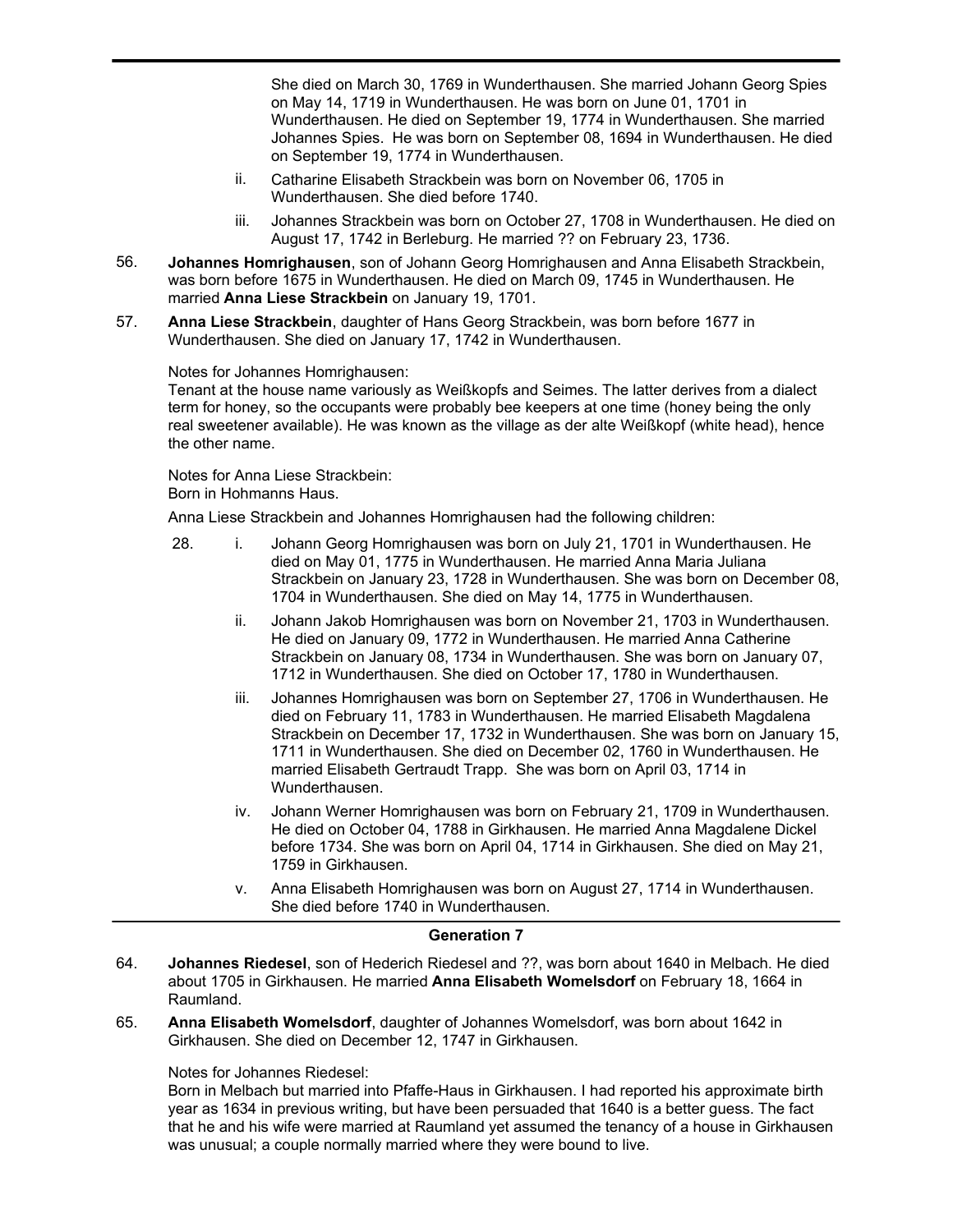Anna Elisabeth Womelsdorf and Johannes Riedesel had the following children:

i. Georg Mannus Riedesel was born about 1664 in Girkhausen. He died on October 17, 1741 in Girkhausen. He married Catharina Elisabeth Dickel before 1696 in Girkhausen. She was born about 1671 in Girkhausen. She died on February 22, 1750 in Girkhausen.

Notes for Georg Mannus Riedesel: Referred to as Hermann in church records. He became the tenant in Pfaffe house in Girkhausen.

ii. Sebastian Riedesel was born about 1670 in Melbach.

Notes for Sebastian Riedesel: I have no confirmed evidence of his existence. If he lived, it is likely that he was born between 1668 and 1673, and died before 1740. He could well have left Wittgenstein.

iii. Johann Reinhard Riedesel was born about 1675 in Girkhausen. He died on January 15, 1754 in Girkhausen. He married Elisabeth Schüßler on February 25, 1708 in Elsoff. She was born in 1673.

Notes for Johann Reinhard Riedesel: Built the house in Girkhausen known as Pfaffe-Reinhards or Pfaffereinerts.

- 32. iv. Wilhelm Riedesel was born about 1678 in Girkhausen. He died on February 09, 1748 in Wunderthausen. He married Anna Margarethe Spies on August 16, 1703 in Wunderthausen. She was born on December 24, 1679 in Wunderthausen. She died before 1740 in Wunderthausen.
- **Johann Georg Spies**, son of Valentin Spies, was born about 1645 in Wunderthausen. He died after 1698 in Wunderthausen. He married **Anna Gertraud Homrighausen** on May 13, 1678 in Wunderthausen. 66.
- **Anna Gertraud Homrighausen**, daughter of Johannes Homrighausen, was born about 1650 in Wunderthausen. She died before 1740 in Wunderthausen. 67.

Notes for Anna Gertraud Homrighausen: From Seimes Haus in Wunderthausen.

Anna Gertraud Homrighausen and Johann Georg Spies had the following children:

- 33. i. Anna Margarethe Spies was born on December 24, 1679 in Wunderthausen. She died before 1740 in Wunderthausen. She married Wilhelm Riedesel on August 16, 1703 in Wunderthausen. He was born about 1678 in Girkhausen. He died on February 09, 1748 in Wunderthausen.
	- ii. Catherine Elisabeth Spies was born on June 20, 1682 in Wunderthausen. She died before 1740.
	- iii. Anna Gertraud Spies was born on March 08, 1685 in Wunderthausen. She died before 1740.
	- iv. Maria Juliana Spies was born on October 02, 1687 in Wunderthausen. She died in 1723 in Wunderthausen. She married Johann Jacob Beitzel. He was born on September 07, 1697 in Wunderthausen. He died on July 28, 1752 in Wunderthausen.

Notes for Johann Jacob Beitzel: Tenant in Seilers Haus, Wunderthausen.

- v. Daughter Spies was born on March 19, 1691.
- vi. Johannes Spies was born on September 08, 1694 in Wunderthausen. He died on September 19, 1774 in Wunderthausen. He married Anna Elisabeth Gertraudt Strackbein. She was born on July 14, 1702 in Wunderthausen. She died on March 30, 1769 in Wunderthausen.
- vii. Anna Elisabeth Spies was born on July 14, 1697 in Wunderthausen.
- 68. **Johann Herman Knoche** was born about 1635 in Wunderthausen. He died in Wunderthausen. He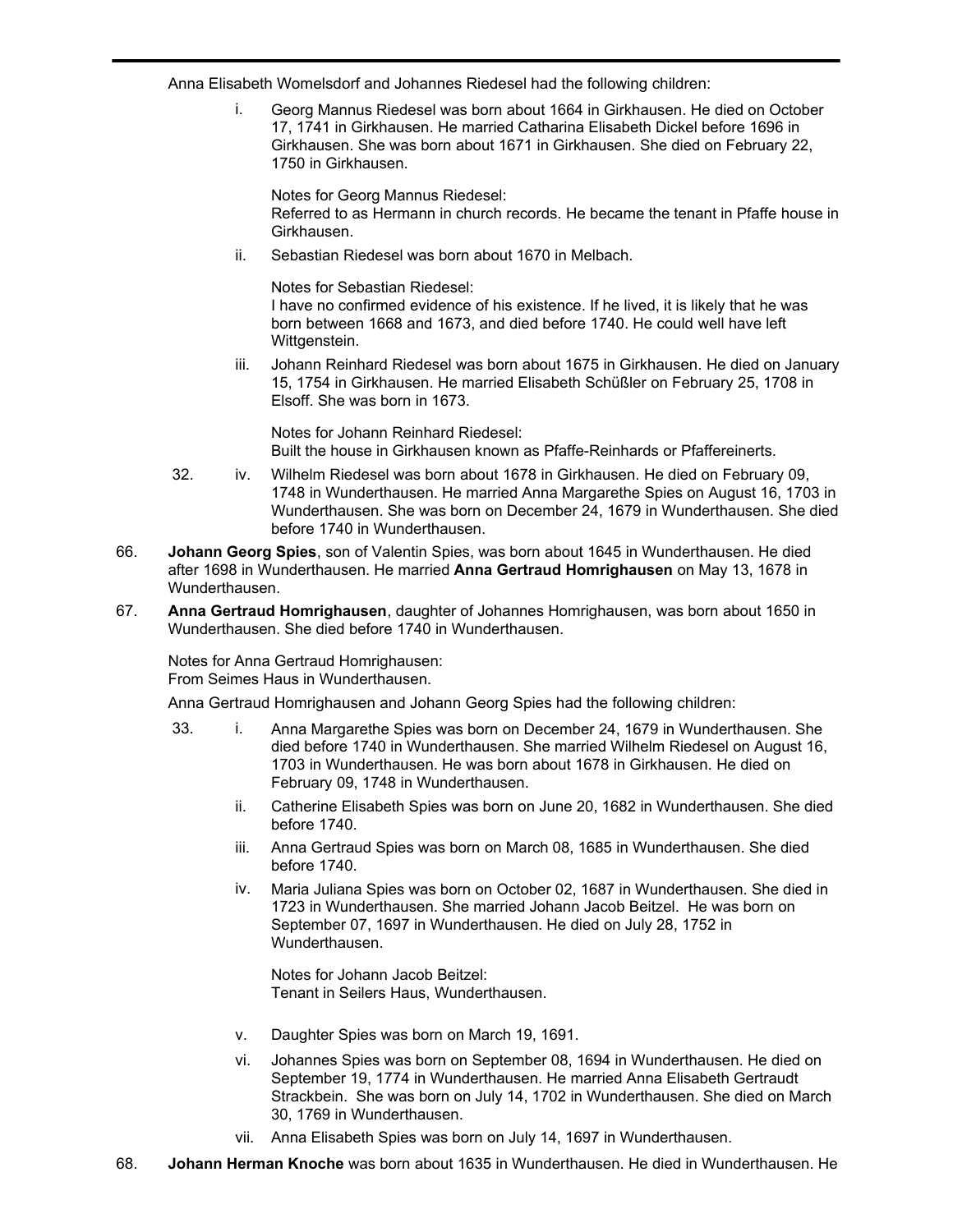married an unknown spouse about 1665 in Wunderthausen.

Johann Herman Knoche had the following children:

68.

i. Gertraudt Dienst was born about 1667 in Wunderthausen. She died on July 21, 1751 in Wunderthausen.

**Johann Herman Knoche** was born about 1635 in Wunderthausen. He died in Wunderthausen. He

Notes for Gertraudt Dienst: Believed to be the daughter of Johann Hermann Knoche of Bormanns, but this is not certain.

- 34. ii. Johannes Knoche was born on December 07, 1678 in Wunderthausen. He died on May 09, 1751 in Wunderthausen. He married Anna Elisabeth Strackbein on February 03, 1701 in Wunderthausen. She was born on May 07, 1678 in Wunderthausen. She died before 1740 in Wunderthausen.
	- iii. Johann Hermann Knoche was born on April 03, 1687 in Wunderthausen. He died before 1740 in Wunderthausen. He married Anna Magdalena Saßmannshausen on August 19, 1708. She was born on November 28, 1684 in Diedenshausen. She died before 1740 in Diedenshausen.

Notes for Johann Hermann Knoche: Born in Bormanns Haus, but may have later resided in Haase Haus with their daughter, Anna Elisabeth, and her husband, Johannes Haase.

- **Johannes Strackbein** was born about 1645. He died between 1692-1698 in Wunderthausen. He married **Anna Elisabeth Wetzel** about 1670. 70.
- **Anna Elisabeth Wetzel**, daughter of Johannes Wetzel, was born about 1643 in Wunderthausen. 71.

Notes for Johannes Strackbein:

Became the tenant in Wetzels through marriage.

Anna Elisabeth Wetzel and Johannes Strackbein had the following children:

- 35. i. Anna Elisabeth Strackbein was born on May 07, 1678 in Wunderthausen. She died before 1740 in Wunderthausen. She married Johannes Knoche on February 03, 1701 in Wunderthausen. He was born on December 07, 1678 in Wunderthausen. He died on May 09, 1751 in Wunderthausen.
	- ii. Anna Catharine Strackbein was born on September 05, 1683 in Wunderthausen.
	- iii. Samuel Strackbein was born on October 28, 1686 in Wunderthausen. He died on August 29, 1734 in Wunderthausen. He married Anna Elisabeth Gertraud Strackbein on August 29, 1734 in Wunderthausen. She was born on January 04, 1708 in Wunderthausen. She died on April 30, 1752 in Wunderthausen.

Notes for Samuel Strackbein: Tenant in Grosse Haus, Wunderthausen.

# 72. **Johann Hermann Knoche**. He married an unknown spouse about 1665.

Johann Hermann Knoche had the following children:

- 36. i. Hans Georg Knoche was born about 1666 in Wunderthausen. He died on April 29, 1753 in Wunderthausen. He married Louisa Christina Dienst on July 12, 1703 in Wunderthausen. She was born about 1674 in Wunderthausen. She died on November 15, 1755 in Wunderthausen.
	- ii. Johann Jacob Knoche was born on October 01, 1681 in Wunderthausen. He died before 1740.
- **Hans Georg Dienst** was born about 1640. He died after 1718 in Wunderthausen. He married **?? Homrighausen**. 74.
- **?? Homrighausen**, daughter of Bastian Homrighausen and ?? Beitzel, was born about 1640 in Wunderthausen. 75.

Notes for Hans Georg Dienst:

May have been born in Linde Haus, but married into Bormanns.

?? Homrighausen and Hans Georg Dienst had the following children: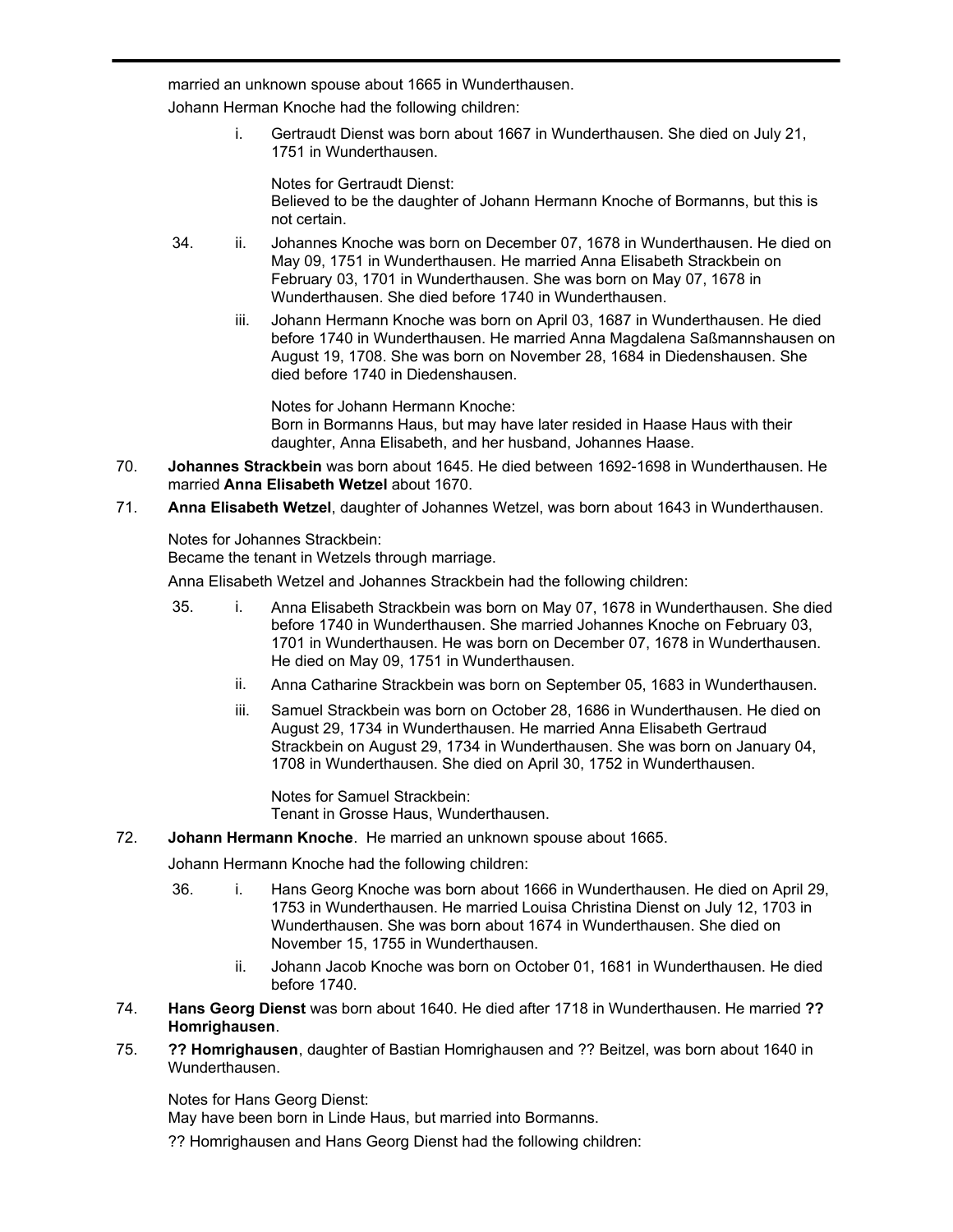i. Gertraudt Dienst was born about 1667 in Wunderthausen. She died on July 21, 1751 in Wunderthausen.

Notes for Gertraudt Dienst: Believed to be the daughter of Johann Hermann Knoche of Bormanns, but this is not certain.

- 37. ii. Louisa Christina Dienst was born about 1674 in Wunderthausen. She died on November 15, 1755 in Wunderthausen. She married Hans Georg Knoche on July 12, 1703 in Wunderthausen. He was born about 1666 in Wunderthausen. He died on April 29, 1753 in Wunderthausen.
	- iii. Anna Elisabeth Dienst was born about 1678 in Wunderthausen.

Notes for Anna Elisabeth Dienst: Was alive in 1697 when she served as a godparent.

- iv. Johann Jost Dienst was born on June 19, 1680 in Wunderthausen.
- v. Anna Gertraudt Dienst was born in March 1683 in Wunderthausen.
- vi. Maria Elisabeth Dienst was born on May 28, 1685 in Wunderthausen.
- vii. Johann Gabriel Dienst was born on February 09, 1689 in Wunderthausen.
- **Hans Georg Strackbein** was born about 1640 in Wunderthausen. He died before 1699 in Wunderthausen. He married an unknown spouse about 1665. 76.

Hans Georg Strackbein had the following children:

- i. Elisabeth Strackbein was born about 1665 in Wunderthausen. She died after 1689.
- 38. ii. Johann Georg Strackbein was born about 1670 in Wunderthausen. He died on December 26, 1740 in Wunderthausen. He married Anna Catharina Homrighausen on February 15, 1703 in Wunderthausen. She was born on July 10, 1685 in Wunderthausen. She died on February 13, 1750 in Wunderthausen.
	- iii. Anna Maria Strackbein was born about 1672 in Wunderthausen. She married Johann Curt Boshoff on May 10, 1694 in Wunderthausen. He was born about 1670 in Wunderthausen. He died after 1712 in Wunderthausen.

Notes for Anna Maria Strackbein: Born in Hohmanns house.

- iv. Anna Elisabeth Strackbein was born about 1675 in Wunderthausen.
- 57. v. Anna Liese Strackbein was born before 1677 in Wunderthausen. She died on January 17, 1742 in Wunderthausen. She married Johannes Homrighausen on January 19, 1701. He was born before 1675 in Wunderthausen. He died on March 09, 1745 in Wunderthausen.
	- vi. Anna Margarethe Strackbein was born on January 16, 1685 in Wunderthausen.
	- vii. Johannes Strackbein was born on July 01, 1688 in Wunderthausen. He died on October 17, 1757 in Wunderthausen. He married Anna Margarete Spies on August 22, 1717 in Wunderthausen. She was born on September 28, 1690 in Wunderthausen. She died on December 04, 1754 in Wunderthausen.

Notes for Johannes Strackbein: Born in Hohmanns Haus, became the tenant in Lotzes Haus, Wunderthausen.

- **Johann Georg Homrighausen**, son of Hans Homrighausen and ??, was born about 1645 in Wunderthausen. He married **Anna Elisabeth Strackbein** about 1670. 78.
- **Anna Elisabeth Strackbein**, daughter of Hans Georg Strackbein and ?? Pletsch, was born about 1645 in Wunderthausen. 79.

Notes for Johann Georg Homrighausen: Born in Seimes house and became the tenant.

Notes for Anna Elisabeth Strackbein: Born in Mannes house.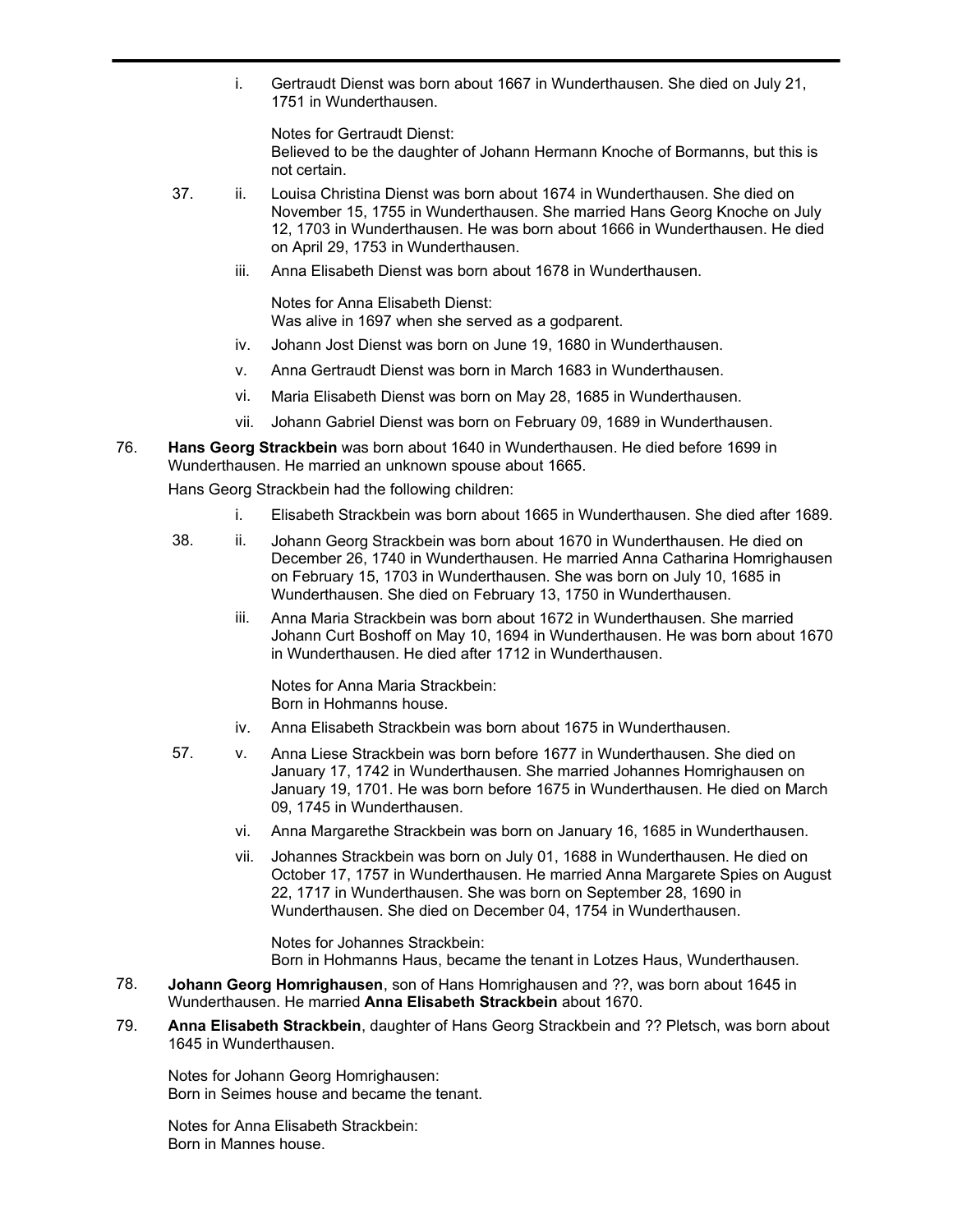Anna Elisabeth Strackbein and Johann Georg Homrighausen had the following children:

- 56. i. Johannes Homrighausen was born before 1675 in Wunderthausen. He died on March 09, 1745 in Wunderthausen. He married Anna Liese Strackbein on January 19, 1701. She was born before 1677 in Wunderthausen. She died on January 17, 1742 in Wunderthausen.
	- ii. Anna Catharina Homrighausen was born before 1677.
	- iii. Johann Georg Homrighausen was born on August 10, 1678 in Wunderthausen. He died before 1730. He married Anna Catharina Boshoff on December 28, 1714 in Wunderthausen. She was born about 1694 in Wunderthausen. She died between 1732-1734 in Wunderthausen.

Notes for Johann Georg Homrighausen: Born in Seimes house. Became the tenant through marriage in Leyeschneiders. First known tenant in the house known as Unter der Laye. His family of origin is not certain.

Notes for Anna Catharina Boshoff:

She was born in the house known variously as Gertrudens, Unter der Leye, and Leienschneiders. There is no record of her birth, but several generations of Boßhof (Booßhoff) are recorded there in other records. As of 1650, the house itself lay between Wunderthausen and Diedenshausen. When it was moved into Wunderthausen is not known.

iv. Johann Jacob Homrighausen was born on April 25, 1682 in Wunderthausen. He died before 1744 in Wunderthausen. He married Anna Christina Boshoff on January 22, 1706 in Wunderthausen. She was born on July 10, 1682 in Wunderthausen. She died on March 07, 1745 in Wunderthausen.

Notes for Johann Jacob Homrighausen: Lived in Altehäusers which probably came to him through marriage. Born in Seimes **Haus** 

Notes for Anna Christina Boshoff: Almost certainly born in Altehäusers as the daughter of Theiß Boßhof.

v. Anna Gertraud Homrighausen was born about 1683 in Wunderthausen. She died before 1740 in Wunderthausen. She married Johann Georg Wetzel on August 20, 1705 in Wunderthausen. He was born about 1670 in Wunderthausen. He died before 1740 in Wunderthausen.

Notes for Johann Georg Wetzel: Shepherd, and lived in Schwarze house.

- 39. vi. Anna Catharina Homrighausen was born on July 10, 1685 in Wunderthausen. She died on February 13, 1750 in Wunderthausen. She married Johann Georg Strackbein on February 15, 1703 in Wunderthausen. He was born about 1670 in Wunderthausen. He died on December 26, 1740 in Wunderthausen.
	- vii. Anna Margretha Homrighausen was born on April 07, 1688 in Wunderthausen. She died after 1706.
	- viii. Elias Werner Homrighausen was born on July 15, 1691 in Wunderthausen. He died on February 13, 1753.
- **Johannes Dreisbach** was born about 1622. He died before 1659 in Prob. Balde. He married **Elisabeth Rohrbach** about 1652. 80.
- **Elisabeth Rohrbach**, daughter of Stefan Rohrbach and Barbara ??, was born about 1627 in Rohrbach. She died on April 05, 1693 in Balde. 81.

Elisabeth Rohrbach and Johannes Dreisbach had the following children:

40. i. Valentin Dreisbach was born about 1656 in Prob. Balde. He died on March 25, 1719 in Balde. He married Anna Barbara Hackenbracht on July 01, 1700 in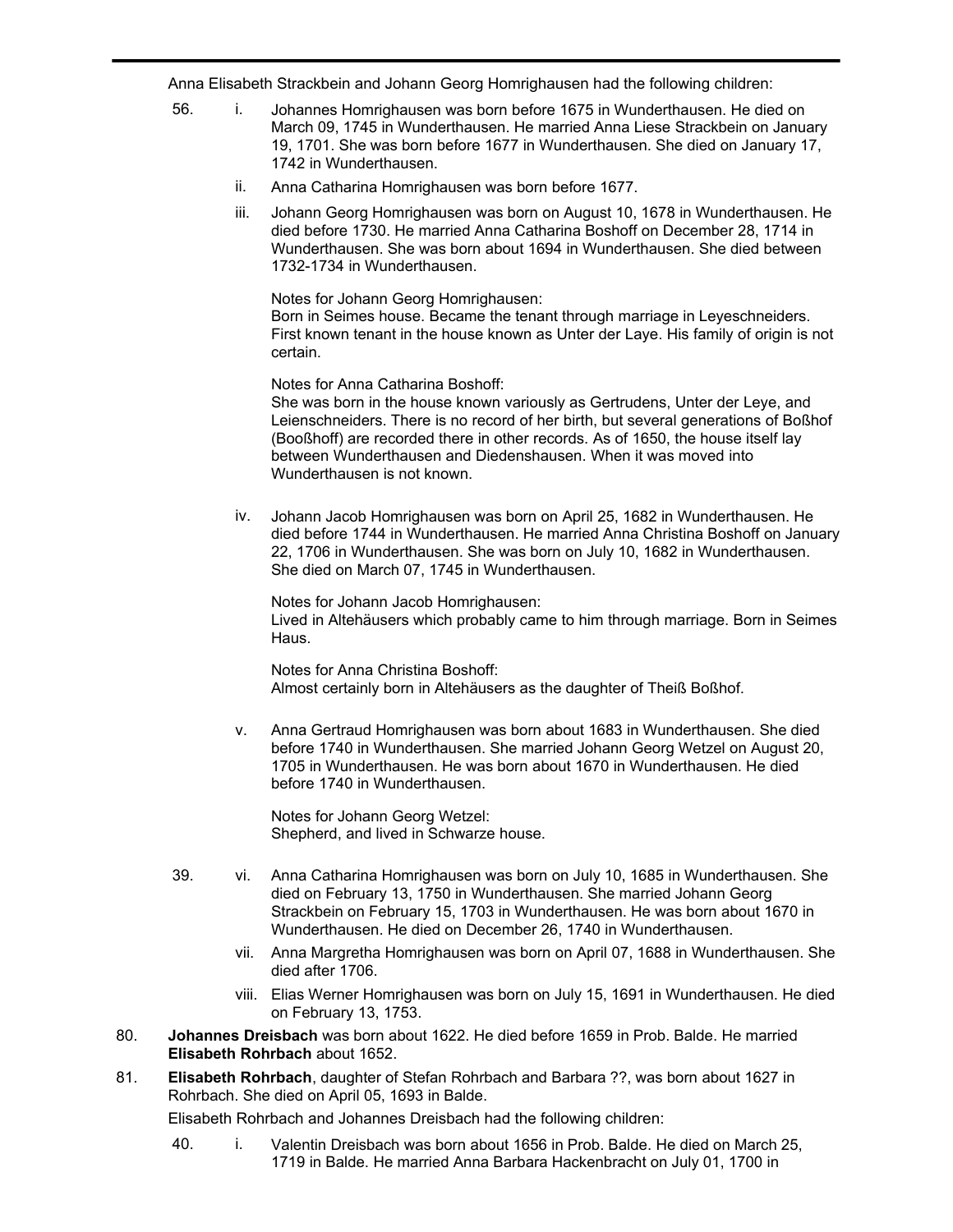1719 in Balde. He married Anna Barbara Hackenbracht on July 01, 1700 in Raumland. She was born on January 29, 1678 in Raumland. She died on February 15, 1726 in Balde.

- ii. Eva Dreisbach was born in Rohrbach. She married Anton Spies in 1677.
- **Valentin Hackenbracht**, son of Zyriakus Hackenbracht and Agnes ??, was born on May 31, 1637 in Berleburg. He died on December 24, 1696 in Raumland. He married **Anna Gertrud ??** on November 25, 1668 in Raumland. 82.
- 83. **Anna Gertrud ??** was born about 1643. She died on March 13, 1700 in Raumland.

Anna Gertrud ?? and Valentin Hackenbracht had the following child:

- 41. i. Anna Barbara Hackenbracht was born on January 29, 1678 in Raumland. She died on February 15, 1726 in Balde. She married Valentin Dreisbach on July 01, 1700 in Raumland. He was born about 1656 in Prob. Balde. He died on March 25, 1719 in Balde.
- **Johannes Dreisbach** was born about 1625. He died on March 25, 1699 in Balde. He married **Anna Elisabeth ??**. 84.
- 85. **Anna Elisabeth ??** was born about 1635. She died on June 13, 1716 in Balde.

Anna Elisabeth ?? and Johannes Dreisbach had the following children:

- 42. i. Johann Daniel Dreisbach was born on April 28, 1665 in Balde. He died on September 16, 1732 in Balde. He married Anna Elisabeth Müsse on February 22, 1703 in Raumland. She was born on January 31, 1675 in Rinthe. She died on February 15, 1748 in Balde.
- 94. ii. Hans Georg Dreisbach was born on July 17, 1670 in Balde. He died on June 24, 1734 in Raumland. He married Anna Elisabeth Leyendecker on February 22, 1694 in Raumland. She was born on May 03, 1674 in Berleburg. She died on December 22, 1718 in Raumland.
- 93. iii. Anna Elisabeth Dreisbach was born on February 05, 1673 in Balde. She died on July 13, 1717 in Raumland. She married Johannes Grebe on June 15, 1693 in Raumland. He was born on January 20, 1671 in Womelsdorf. He died on December 21, 1742 in Berleburg.
- **Hans Georg Müsse**, son of Hermann Müsse, was born about 1638. He died on February 26, 1700 in Rinthe. He married **Elisabeth ??**. 86.
- 87. **Elisabeth ??** was born about 1643. She died on June 27, 1697 in Rinthe.

Elisabeth ?? and Hans Georg Müsse had the following child:

- 43. i. Anna Elisabeth Müsse was born on January 31, 1675 in Rinthe. She died on February 15, 1748 in Balde. She married Johann Daniel Dreisbach on February 22, 1703 in Raumland. He was born on April 28, 1665 in Balde. He died on September 16, 1732 in Balde.
- **Johann Georg Hackenbracht** was born about 1648. He died on March 19, 1701 in Balde. He married **Katharina Schmidt** on April 11, 1678 in Raumland. 88.
- **Katharina Schmidt** was born on March 06, 1643 in Herbertshausen. She died on February 16, 1708 in Balde. 89.

Katharina Schmidt and Johann Georg Hackenbracht had the following child:

- 44. i. Johannes Hackenbracht was born on February 03, 1686 in Balde. He died on April 30, 1754 in Melbach. He married Anna Margarete Fröbe on January 27, 1713 in Raumland. She was born on December 18, 1683 in Melbach. She died on May 25, 1743 in Melbach.
- **Gilbert Fröbe**, son of Ludwig Fröbe and Susanne ??, was born about 1652. He died on May 24, 1721 in Melbach. He married **Agnes Maria Katharina Dörr** on June 15, 1682 in Raumland. 90.
- **Agnes Maria Katharina Dörr**, daughter of Henrich Dörr and Elisabeth ??, was born on December 15, 1659 in Melbach. She died on March 02, 1693 in Melbach. 91.

Agnes Maria Katharina Dörr and Gilbert Fröbe had the following child:

45. i. Anna Margarete Fröbe was born on December 18, 1683 in Melbach. She died on May 25, 1743 in Melbach. She married Johannes Hackenbracht on January 27, 1713 in Raumland. He was born on February 03, 1686 in Balde. He died on April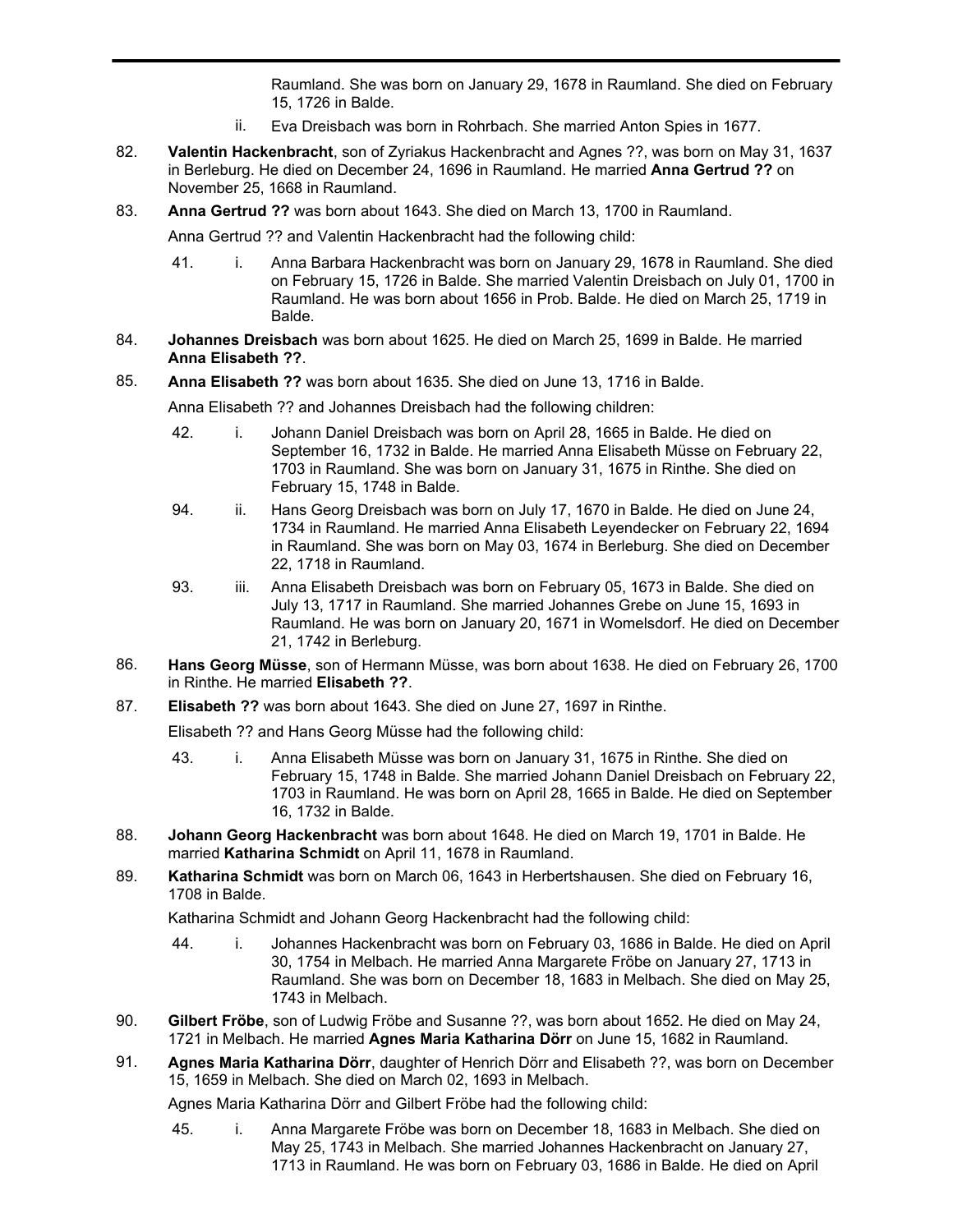30, 1754 in Melbach.

- **Johannes Grebe**, son of Johann Jost Grebe and Anna Juliane Schneider, was born on January 20, 1671 in Womelsdorf. He died on December 21, 1742 in Berleburg. He married **Anna Elisabeth Dreisbach** on June 15, 1693 in Raumland. 92.
- **Anna Elisabeth Dreisbach**, daughter of Johannes Dreisbach and Anna Elisabeth ??, was born on February 05, 1673 in Balde. She died on July 13, 1717 in Raumland. 93.

Anna Elisabeth Dreisbach and Johannes Grebe had the following child:

46. i. Johann Daniel Grebe was born on March 18, 1694 in Melbach. He died on March 01, 1725 in Raumland. He married Anna Gertraud Dreisbach on February 03, 1721 in Raumland. She was born on November 10, 1695 in Raumland. She died on August 06, 1759 in Berleburg.

1713 in Raumland. He was born on February 03, 1686 in Balde. He died on April

- **Hans Georg Dreisbach**, son of Johannes Dreisbach and Anna Elisabeth ??, was born on July 17, 1670 in Balde. He died on June 24, 1734 in Raumland. He married **Anna Elisabeth Leyendecker** on February 22, 1694 in Raumland. 94.
- **Anna Elisabeth Leyendecker**, daughter of Tilmann Leyendecker and Angela Heyge, was born on May 03, 1674 in Berleburg. She died on December 22, 1718 in Raumland. 95.

Anna Elisabeth Leyendecker and Hans Georg Dreisbach had the following child:

- 47. i. Anna Gertraud Dreisbach was born on November 10, 1695 in Raumland. She died on August 06, 1759 in Berleburg. She married Johann Daniel Grebe on February 03, 1721 in Raumland. He was born on March 18, 1694 in Melbach. He died on March 01, 1725 in Raumland.
- **Johannes Wetzel**, son of Hans Wetzel and ?? Weber, was born about 1610 in Wunderthausen. He died before June 1697 in Wunderthausen. 102.

Johannes Wetzel had the following children:

- 71. i. Anna Elisabeth Wetzel was born about 1643 in Wunderthausen. She married Johannes Strackbein about 1670. He was born about 1645. He died between 1692-1698 in Wunderthausen.
	- ii. Johannes Wetzel was born about 1645 in Wunderthausen. He died after 1718. He married Anna Elisabeth Strackbein about 1670. She was born about 1645 in Wunderthausen. She died after 1702 in Wunderthausen.

Notes for Johannes Wetzel: Probably born in Wetzels Haus, Wunderthausen. Became the tenant in Auf der Laye.

- iii. Anna Catharina Wetzel was born about 1648 in Wunderthausen. She married Johann Germann Kraftthöfer. He was born in Berleburg.
- iv. Catharina Wetzel was born about 1652 in Wunderthausen. She married Johannes Beitzel on May 18, 1680 in Wunderthausen. He was born about 1650 in Wunderthausen.

Notes for Johannes Beitzel: Born in and tenant in Beitzels house.

**Valentin Spies** was born about 1630 in Wunderthausen. He died between 1665-1675 in Wunderthausen. He married an unknown spouse about 1650.  $104.$ 

Valentin Spies had the following children:

- 66. i. Johann Georg Spies was born about 1645 in Wunderthausen. He died after 1698 in Wunderthausen. He married Anna Margaretha Spies about 1672. She was born about 1645 in Wunderthausen. She died before 1678. He married Anna Gertraud Homrighausen on May 13, 1678 in Wunderthausen. She was born about 1650 in Wunderthausen. She died before 1740 in Wunderthausen.
- 111. ii. Anna Christina Spies was born about 1655 in Wunderthausen. She died after 1708 in Wunderthausen. She married Werner Dienst on October 11, 1678 in Wunderthausen. He was born about 1655 in Wunderthausen. He died after 1712 in Wunderthausen.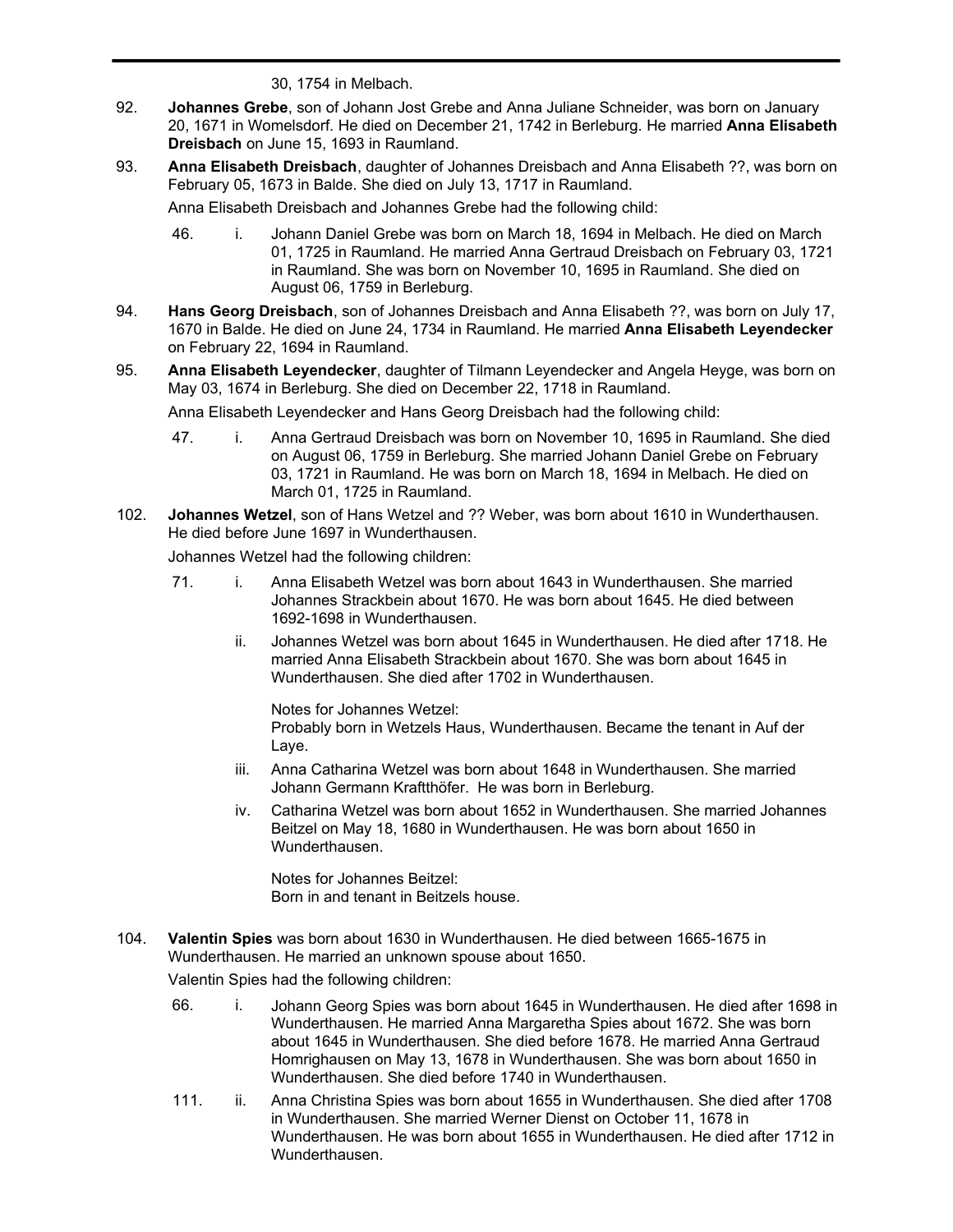- iii. Anna Elisabeth Spies was born about 1660 in Wunderthausen.
- iv. Ludwig Spies was born about 1665 in Wunderthausen. He died before 1735 in Wunderthausen. He married Anna Catharina Eckhard on November 24, 1687. She was born about 1664 in Wunderthausen. She died on April 20, 1744 in Wunderthausen.

Notes for Ludwig Spies: Known as Lotz. Born in Schmeds Haus. Eventually took over the house known as Lotzes.

- v. Johannes Spies was born about 1668 in Wunderthausen.
- vi. Anna Margaretha Spies was born about 1670 in Wunderthausen. She died on May 23, 1741 in Wunderthausen. She married Theis Trapp on January 03, 1694. He was born in 1670 in Wunderthausen. He died between 1709-1711 in Wunderthausen.

Notes for Anna Margaretha Spies: Born in Schmeds house.

Notes for Theis Trapp: Born in and tenant in Weymers house. Properly Matthias.

- 52. vii. Antonius Spies was born about 1670 in Wunderthausen. He died on March 18, 1751 in Langewiese. He married Anna Margarete Klein on August 30, 1694 in Wunderthausen. She was born about 1669 in Dachsloch. She died before 1740 in Wunderthausen.
- **Johann Peter Klein**, son of Peter Klein and Johannetta Bode, was born in 1632 in Dachsloch. He died on October 21, 1688 in Dachsloch (Buried Bromskirchen). He married **Anna Katharina Homrighausen** on July 03, 1656 in Bromskirchen. 106.
- **Anna Katharina Homrighausen**, daughter of Bastian Homrighausen and ?? Beitzel, was born about 1630 in Wunderthausen. She died on November 03, 1695 in Bromskirchen (Dachsloch). 107.

# Notes for Johann Peter Klein:

Known as Hans Peter. Baptised on August 8, 1632 so presumably born in the summer of that year. The family trade was that of charcoal making. He is said to have been the Kappellenmeister in (Protestant) Alerthausen though Dachsloch was associated with Catholic Bromskirchen.

Anna Katharina Homrighausen and Johann Peter Klein had the following children:

- i. Johann Peter Klein was born on March 31, 1657. He died on January 12, 1727 in Dachsloch. He married Anna Maria Benfer on October 19, 1688 in Bromskirchen. She was born about 1665. She died on May 05, 1737 in Dachsloch.
- 53. ii. Anna Margarete Klein was born about 1669 in Dachsloch. She died before 1740 in Wunderthausen. She married Antonius Spies on August 30, 1694 in Wunderthausen. He was born about 1670 in Wunderthausen. He died on March 18, 1751 in Langewiese.
- **Werner Dienst**, son of Johannes Dienst and ??, was born about 1655 in Wunderthausen. He died after 1712 in Wunderthausen. He married **Anna Christina Spies** on October 11, 1678 in Wunderthausen. 110.
- **Anna Christina Spies**, daughter of Valentin Spies, was born about 1655 in Wunderthausen. She died after 1708 in Wunderthausen. 111.

Notes for Werner Dienst:

Tenant in Schmeds house, Wunderthausen.

Anna Christina Spies and Werner Dienst had the following children:

- i. Anna Margarete Dienst was born on April 12, 1688.
- ii. Anton Dienst was born on January 13, 1690.
- iii. Johann Jacob Dienst was born on April 16, 1697.
- iv. Juliana Dienst was born on March 25, 1699.
- v. Anna Christiana Dienst was born on July 02, 1702 in Wunderthausen. She died on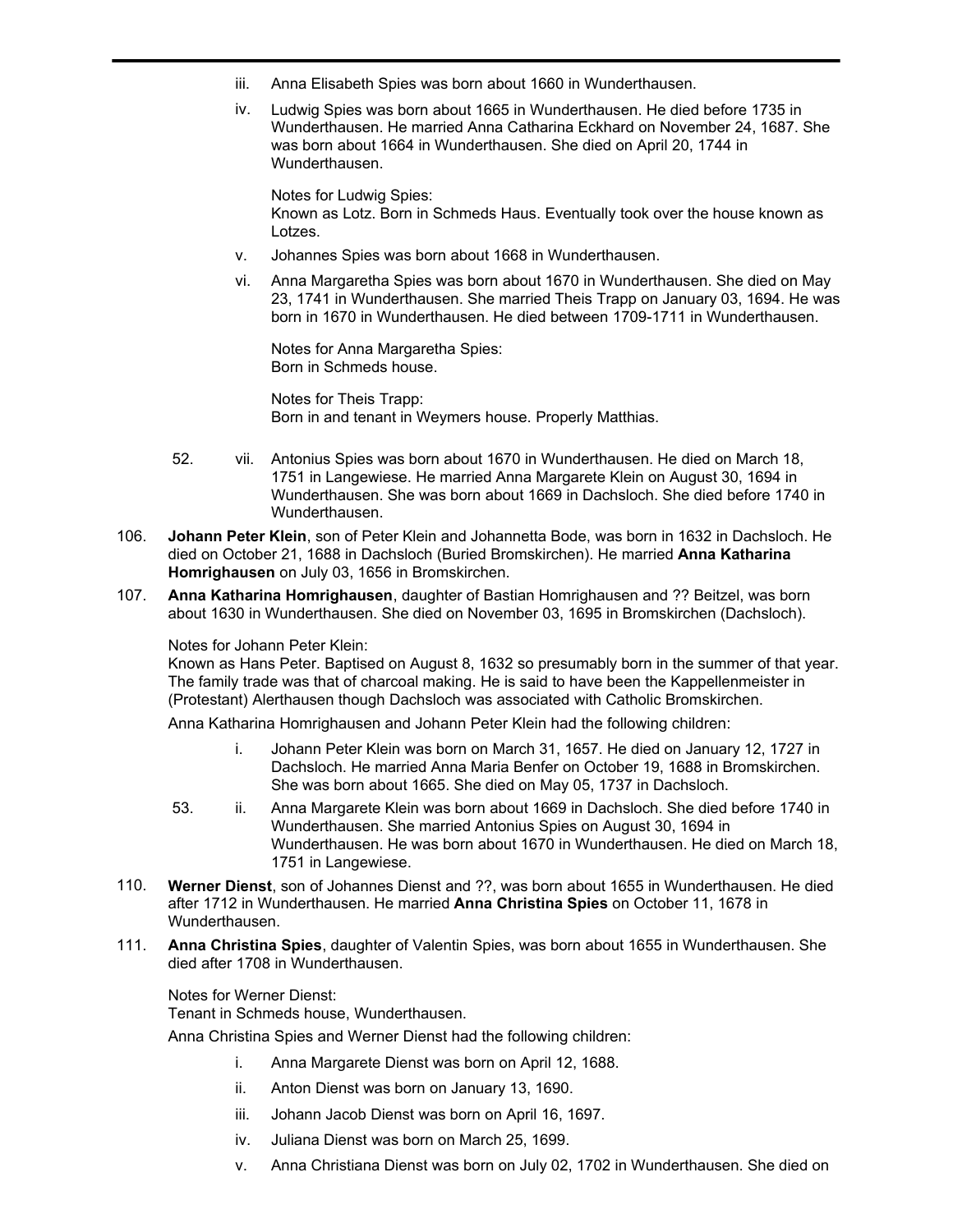v. Anna Christiana Dienst was born on July 02, 1702 in Wunderthausen. She died on May 01, 1765 in Wunderthausen. She married Johannes Strackbein on June 05, 1728 in Wunderthausen. He was born on February 18, 1702 in Wunderthausen. He died on January 06, 1775 in Wunderthausen.

Notes for Johannes Strackbein: Tenant in Grosse house.

55. vi. AnlieseJuliana Dienst. She married Johannes Strackbein on June 09, 1701 in Wunderthausen.

#### **Generation 8**

**Hederich Riedesel**, son of Henrich Riedesel, was born about 1615 in Melbach. He died on December 12, 1680 in Melbach. He married **??**. 128.

**??**. 129.

#### Notes for Hederich Riedesel:

His name is sometimes rendered as Heyrich or Henrich, but local experts affirm that it was not "Heinrich." He was the tenant in the house called "Herjes" in the small hamlet of Melbach. He served for several years as a coachman to the Count in Berleburg during the 30 Years War (1618-1648) and documents say that his house stood empty for five years. He had returned by 1642. While he was a commoner subject to the Count, various signs suggest that the family was of somewhat higher status than most.

?? and Hederich Riedesel had the following children:

- 64. i. Johannes Riedesel was born about 1640 in Melbach. He died about 1705 in Girkhausen. He married Anna Elisabeth Womelsdorf on February 18, 1664 in Raumland. She was born about 1642 in Girkhausen. She died on December 12, 1747 in Girkhausen.
	- ii. Anna Katharina Riedesel was born about 1645.

Notes for Anna Katharina Riedesel: I have seen references to her marrying a Hanß Böhmer in southwestern Germany, but this is HIGHLY unlikely.

iii. Ernst Riedesel was born about 1646 in Melbach. He died on December 24, 1693 in Schameder. He married Anna Elisabeth Müller before 1687. She was born in 1651. She died on December 14, 1693 in Schameder.

Notes for Ernst Riedesel: Lived in "Hermes" house in Schameder.

iv. KurtConrad Riedesel was born about 1655 in Melbach. He died in 1709 in Melbach.

Notes for KurtConrad Riedesel: The two names were interchangeable at the time.

**Johannes Womelsdorf**, son of Gerlach Womelsdorf, was born in 1609 in Girkhausen. He died in 1672 in Girkhausen. 130.

Johannes Womelsdorf had the following children:

- i. Georg Womelsdorf was born about 1635.
- ii. Johannes Mannus Womelsdorf was born about 1640 in Girkhausen. He died after 1708 in Wunderthausen. He married Juliana Strackbein about 1670 in Wunderthausen. She was born about 1640 in Wunderthausen. She died after 1690.

Notes for Johannes Mannus Womelsdorf: Born in Pfaffe Haus, Girkhausen. Became the tenant through marriage in what has been since then as "Mannes" Haus.

65. iii. Anna Elisabeth Womelsdorf was born about 1642 in Girkhausen. She died on December 12, 1747 in Girkhausen. She married Johannes Riedesel on February 18, 1664 in Raumland. He was born about 1640 in Melbach. He died about 1705 in Girkhausen.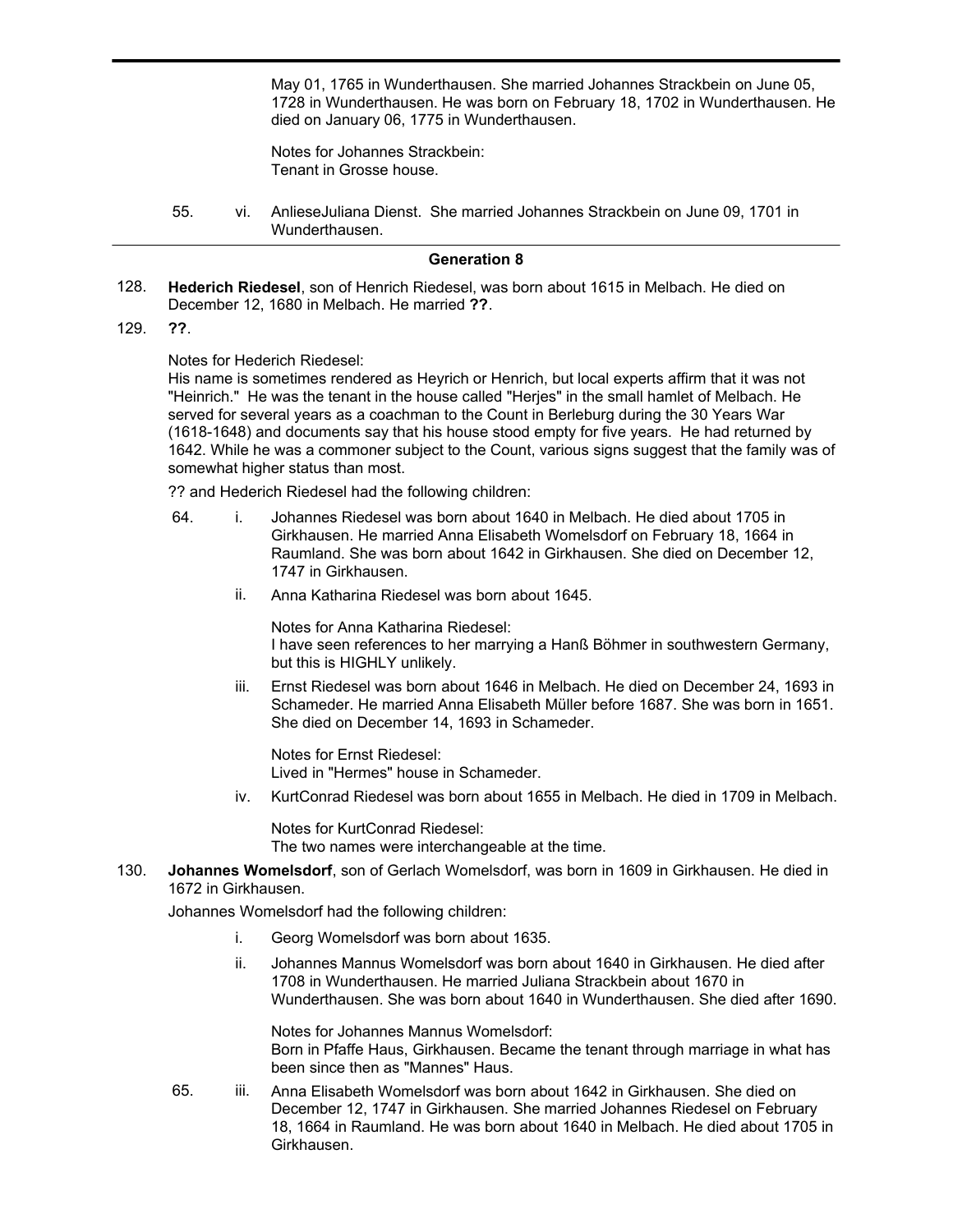- iv. Johann Kasper Womelsdorf.
- **Valentin Spies** was born about 1630 in Wunderthausen. He died between 1665-1675 in Wunderthausen. He married an unknown spouse about 1650. 132.

Valentin Spies had the following children:

- 66. i. Johann Georg Spies was born about 1645 in Wunderthausen. He died after 1698 in Wunderthausen. He married Anna Margaretha Spies about 1672. She was born about 1645 in Wunderthausen. She died before 1678. He married Anna Gertraud Homrighausen on May 13, 1678 in Wunderthausen. She was born about 1650 in Wunderthausen. She died before 1740 in Wunderthausen.
- 111. ii. Anna Christina Spies was born about 1655 in Wunderthausen. She died after 1708 in Wunderthausen. She married Werner Dienst on October 11, 1678 in Wunderthausen. He was born about 1655 in Wunderthausen. He died after 1712 in Wunderthausen.
	- iii. Anna Elisabeth Spies was born about 1660 in Wunderthausen.
	- iv. Ludwig Spies was born about 1665 in Wunderthausen. He died before 1735 in Wunderthausen. He married Anna Catharina Eckhard on November 24, 1687. She was born about 1664 in Wunderthausen. She died on April 20, 1744 in Wunderthausen.

Notes for Ludwig Spies: Known as Lotz. Born in Schmeds Haus. Eventually took over the house known as Lotzes.

- v. Johannes Spies was born about 1668 in Wunderthausen.
- vi. Anna Margaretha Spies was born about 1670 in Wunderthausen. She died on May 23, 1741 in Wunderthausen. She married Theis Trapp on January 03, 1694. He was born in 1670 in Wunderthausen. He died between 1709-1711 in Wunderthausen.

Notes for Anna Margaretha Spies: Born in Schmeds house.

Notes for Theis Trapp: Born in and tenant in Weymers house. Properly Matthias.

- 52. vii. Antonius Spies was born about 1670 in Wunderthausen. He died on March 18, 1751 in Langewiese. He married Anna Margarete Klein on August 30, 1694 in Wunderthausen. She was born about 1669 in Dachsloch. She died before 1740 in Wunderthausen.
- 134. **Johannes Homrighausen** was born in Wunderthausen. He died before 1740 in Wunderthausen.

Johannes Homrighausen had the following child:

- 67. i. Anna Gertraud Homrighausen was born about 1650 in Wunderthausen. She died before 1740 in Wunderthausen. She married Johann Georg Spies on May 13, 1678 in Wunderthausen. He was born about 1645 in Wunderthausen. He died after 1698 in Wunderthausen.
- **Johannes Wetzel**, son of Hans Wetzel and ?? Weber, was born about 1610 in Wunderthausen. He died before June 1697 in Wunderthausen. 142.

Johannes Wetzel had the following children:

- 71. i. Anna Elisabeth Wetzel was born about 1643 in Wunderthausen. She married Johannes Strackbein about 1670. He was born about 1645. He died between 1692-1698 in Wunderthausen.
	- ii. Johannes Wetzel was born about 1645 in Wunderthausen. He died after 1718. He married Anna Elisabeth Strackbein about 1670. She was born about 1645 in Wunderthausen. She died after 1702 in Wunderthausen.

Notes for Johannes Wetzel: Probably born in Wetzels Haus, Wunderthausen. Became the tenant in Auf der Laye.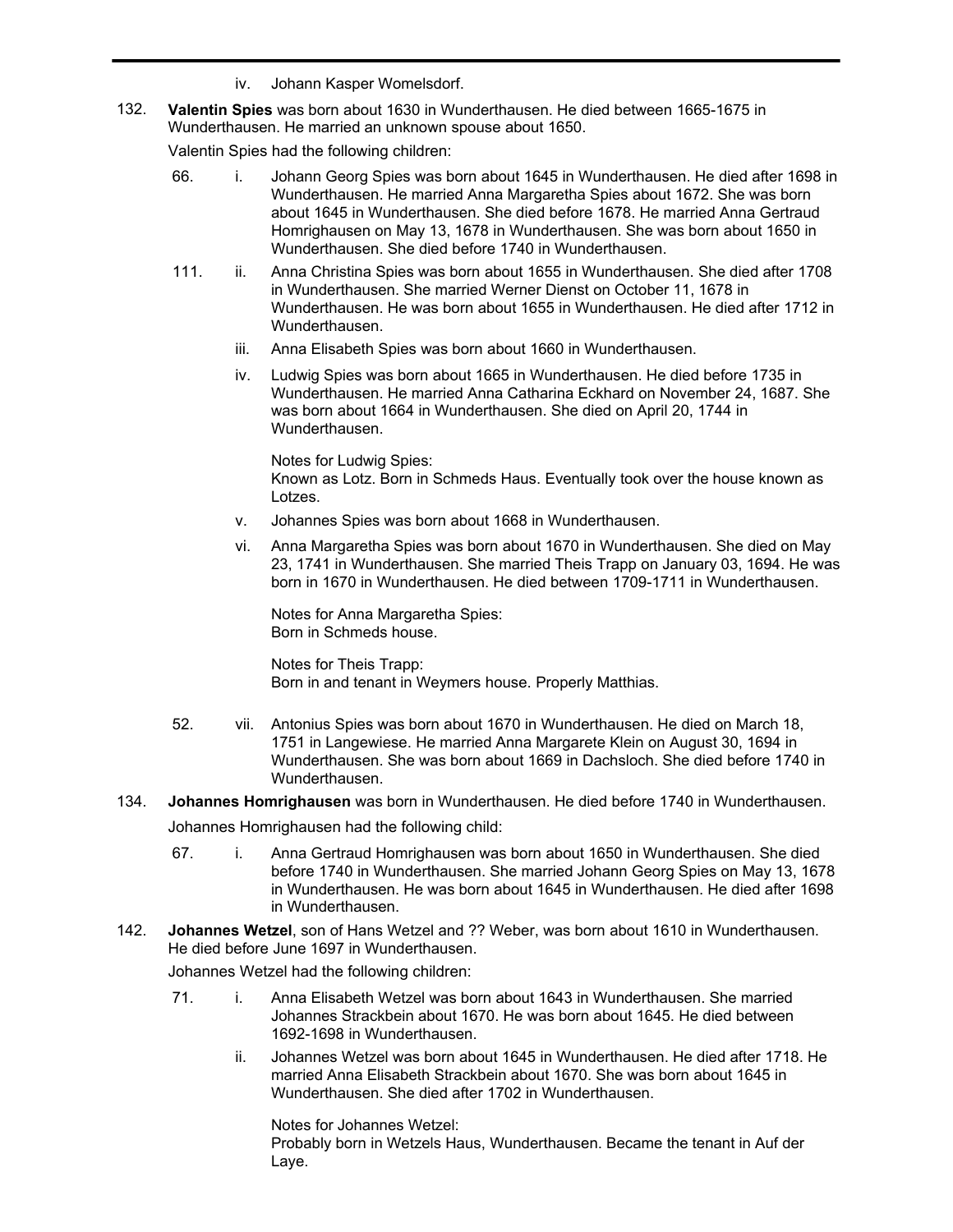- iii. Anna Catharina Wetzel was born about 1648 in Wunderthausen. She married Johann Germann Kraftthöfer. He was born in Berleburg.
- iv. Catharina Wetzel was born about 1652 in Wunderthausen. She married Johannes Beitzel on May 18, 1680 in Wunderthausen. He was born about 1650 in Wunderthausen.

Notes for Johannes Beitzel: Born in and tenant in Beitzels house.

- **Bastian Homrighausen** was born about 1599 in Wemlighausen (?). He died after December 1651 in Wunderthausen. He married **?? Beitzel** in 1628. 150.
- **?? Beitzel**, daughter of Curt Beitzel, was born about 1600 in Wunderthausen. 151.

Notes for Bastian Homrighausen:

Married into Bormanns Haus in Wunderthausen.

?? Beitzel and Bastian Homrighausen had the following children:

- 107. i. Anna Katharina Homrighausen was born about 1630 in Wunderthausen. She died on November 03, 1695 in Bromskirchen (Dachsloch). She married Johann Peter Klein on July 03, 1656 in Bromskirchen. He was born in 1632 in Dachsloch. He died on October 21, 1688 in Dachsloch (Buried Bromskirchen).
- 75. ii. ?? Homrighausen was born about 1640 in Wunderthausen. She married Hans Georg Dienst. He was born about 1640. He died after 1718 in Wunderthausen.
	- iii. ?? Homrighausen was born about 1642 in Wunderthausen. She married Johann Hermann Knoche. He was born about 1640. He died between 1698-1701 in Wunderthausen.
- **Hans Homrighausen**, son of Johannes Homrighausen and Elisabeth Hüster, was born about 1615 in Wunderthausen. He married **??** about 1645. 156.
- **??** was born about 1615. 157.

Notes for Hans Homrighausen: Tenant in Seimes.

?? and Hans Homrighausen had the following children:

- 78. i. Johann Georg Homrighausen was born about 1645 in Wunderthausen. He married Anna Elisabeth Strackbein about 1670. She was born about 1645 in Wunderthausen.
- 67. ii. Anna Gertraud Homrighausen was born about 1650 in Wunderthausen. She died before 1740 in Wunderthausen. She married Johann Georg Spies on May 13, 1678 in Wunderthausen. He was born about 1645 in Wunderthausen. He died after 1698 in Wunderthausen.
	- iii. Johannes Homrighausen was born in 1652 in Wunderthausen. He died before 1722 in Diedenshausen. He married Elisabeth Schüßler in 1677 in Diedenshausen. She was born about 1650 in Diedenshausen. She died in Diedenshausen.

Notes for Johannes Homrighausen: Born in Seimes Haus in Wunderthausen but became the tenant in Hermes Haus, Diedenshausen.

- 158. **Hans Georg Strackbein**. He died before 1680. He married **?? Pletsch** about 1625.
- **?? Pletsch**. She died after 1680. 159.

Notes for Hans Georg Strackbein: Tennant in Mannes house.

?? Pletsch and Hans Georg Strackbein had the following children:

i. Juliana Strackbein was born about 1640 in Wunderthausen. She died after 1690. She married Johannes Mannus Womelsdorf about 1670 in Wunderthausen. He was born about 1640 in Girkhausen. He died after 1708 in Wunderthausen.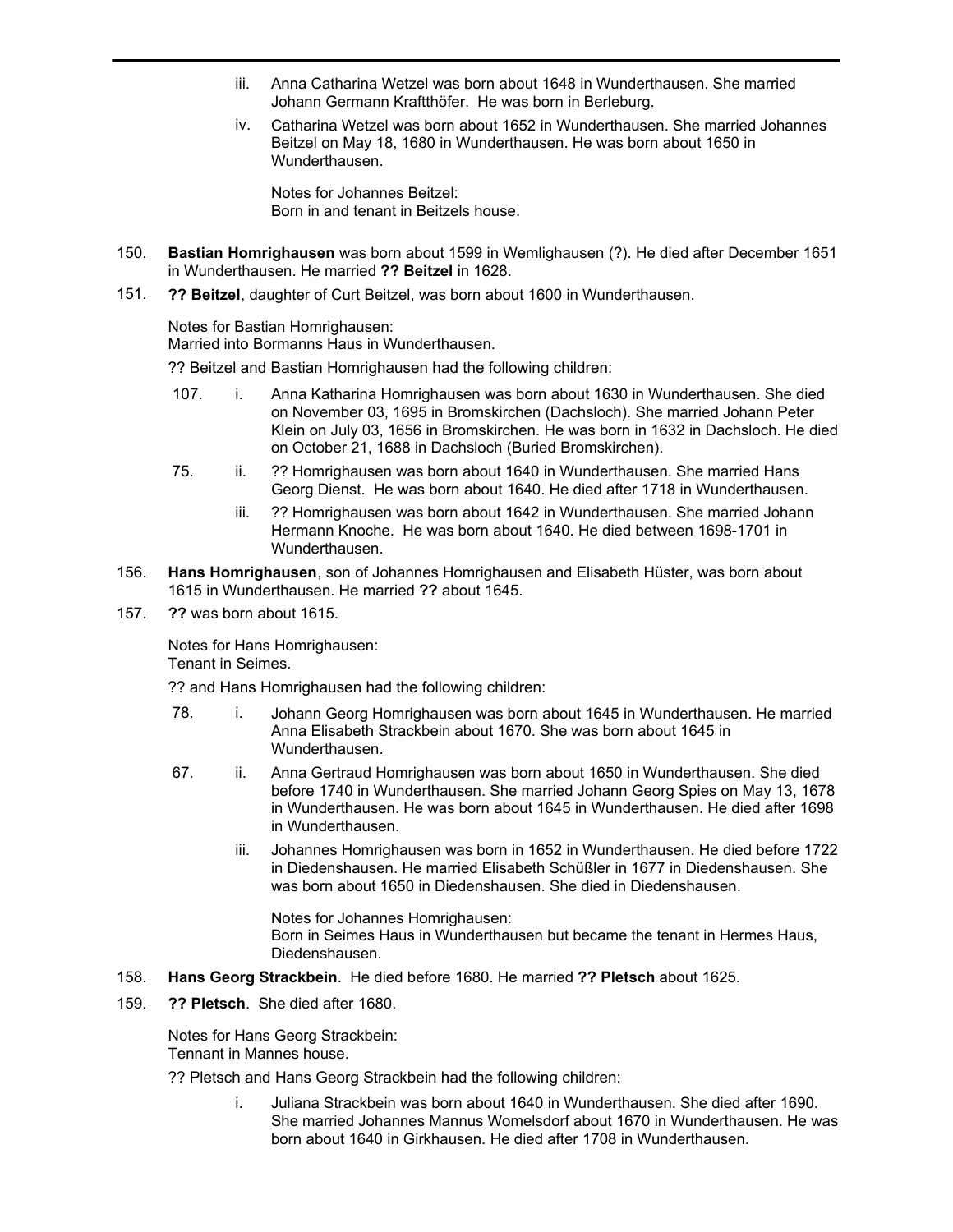Notes for Johannes Mannus Womelsdorf: Born in Pfaffe Haus, Girkhausen. Became the tenant through marriage in what has been since then as "Mannes" Haus.

- 79. ii. Anna Elisabeth Strackbein was born about 1645 in Wunderthausen. She married Johann Georg Homrighausen about 1670. He was born about 1645 in Wunderthausen.
	- iii. Johann Georg Strackbein. He died after 1685.
	- iv. Anna Gertraud Strackbein.
	- v. Elisabeth Strackbein.
- 162. **Stefan Rohrbach** was born about 1597 in Prob. Balde. He married **Barbara ??**.
- 163. **Barbara ??** was born about 1602.

Barbara ?? and Stefan Rohrbach had the following child:

- 81. i. Elisabeth Rohrbach was born about 1627 in Rohrbach. She died on April 05, 1693 in Balde. She married Johannes Dreisbach about 1652. He was born about 1622. He died before 1659 in Prob. Balde.
- 164. **Zyriakus Hackenbracht** was born about 1601 in Prob. Dotzlar. He married **Agnes ??**.
- 165. **Agnes ??** was born about 1606.

Agnes ?? and Zyriakus Hackenbracht had the following child:

- 82. i. Valentin Hackenbracht was born on May 31, 1637 in Berleburg. He died on December 24, 1696 in Raumland. He married Anna Gertrud ?? on November 25, 1668 in Raumland. She was born about 1643. She died on March 13, 1700 in Raumland.
- **Hermann Müsse**, son of Oswald Müsse, was born about 1601 in Prob. Rinthe. He died on February 09, 1688 in Rinthe. 172.

Hermann Müsse had the following child:

- 86. i. Hans Georg Müsse was born about 1638. He died on February 26, 1700 in Rinthe. He married Elisabeth ??. She was born about 1643. She died on June 27, 1697 in Rinthe.
- **Ludwig Fröbe**, son of Johannes Fröbe, was born about 1625. He died on May 22, 1668 in Womelsdorf. He married **Susanne ??**. 180.
- 181. **Susanne ??** was born about 1630. She died on March 20, 1692 in Womelsdorf.

Susanne ?? and Ludwig Fröbe had the following child:

- 90. i. Gilbert Fröbe was born about 1652. He died on May 24, 1721 in Melbach. He married Agnes Maria Katharina Dörr on June 15, 1682 in Raumland. She was born on December 15, 1659 in Melbach. She died on March 02, 1693 in Melbach.
- **Henrich Dörr**, son of Johannes Dörr, was born about 1615 in Melbach. He died on February 10, 1683 in Melbach. He married **Elisabeth ??**. 182.
- 183. **Elisabeth ??**. She died on November 27, 1701 in Melbach.

Elisabeth ?? and Henrich Dörr had the following child:

- 91. i. Agnes Maria Katharina Dörr was born on December 15, 1659 in Melbach. She died on March 02, 1693 in Melbach. She married Gilbert Fröbe on June 15, 1682 in Raumland. He was born about 1652. He died on May 24, 1721 in Melbach.
- **Johann Jost Grebe**, son of Elias Grebe and ?? Hackenbracht, was born about 1640 in Prob. Birkefehl. He died on January 17, 1679 in Melbach. He married **Anna Juliane Schneider** on November 14, 1667 in Birkelbach. 184.
- **Anna Juliane Schneider**, daughter of Johannes Schneider, was born about 1641 in Prob. Womelsdorf. She died on March 01, 1715 in Melbach. 185.

Anna Juliane Schneider and Johann Jost Grebe had the following child:

92. i. Johannes Grebe was born on January 20, 1671 in Womelsdorf. He died on December 21, 1742 in Berleburg. He married Anna Elisabeth Dreisbach on June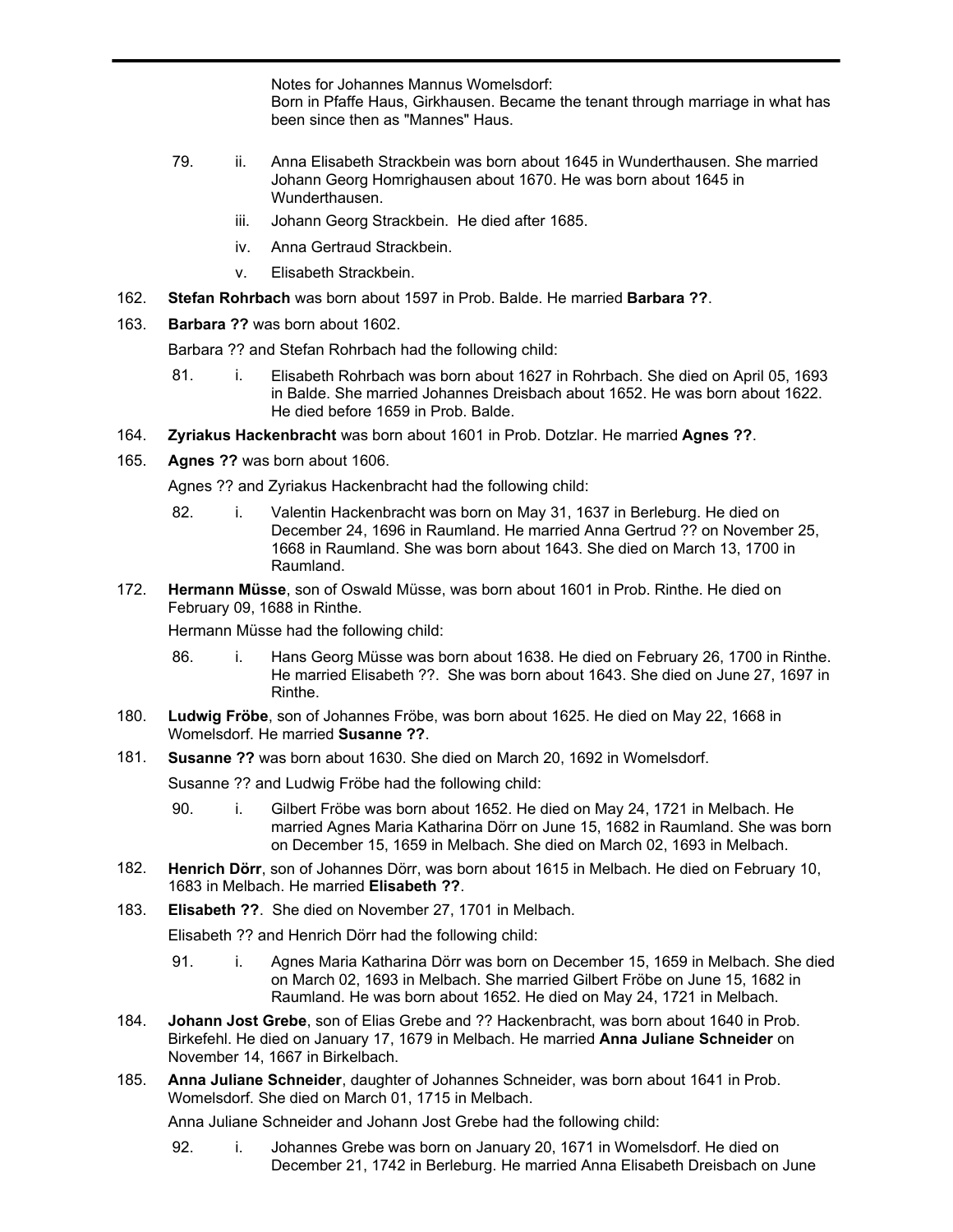December 21, 1742 in Berleburg. He married Anna Elisabeth Dreisbach on June 15, 1693 in Raumland. She was born on February 05, 1673 in Balde. She died on July 13, 1717 in Raumland.

- **Johannes Dreisbach** was born about 1625. He died on March 25, 1699 in Balde. He married **Anna Elisabeth ??**. 186.
- 187. **Anna Elisabeth ??** was born about 1635. She died on June 13, 1716 in Balde.

Anna Elisabeth ?? and Johannes Dreisbach had the following children:

- 42. i. Johann Daniel Dreisbach was born on April 28, 1665 in Balde. He died on September 16, 1732 in Balde. He married Anna Elisabeth Müsse on February 22, 1703 in Raumland. She was born on January 31, 1675 in Rinthe. She died on February 15, 1748 in Balde.
- 94. ii. Hans Georg Dreisbach was born on July 17, 1670 in Balde. He died on June 24, 1734 in Raumland. He married Anna Elisabeth Leyendecker on February 22, 1694 in Raumland. She was born on May 03, 1674 in Berleburg. She died on December 22, 1718 in Raumland.
- 93. iii. Anna Elisabeth Dreisbach was born on February 05, 1673 in Balde. She died on July 13, 1717 in Raumland. She married Johannes Grebe on June 15, 1693 in Raumland. He was born on January 20, 1671 in Womelsdorf. He died on December 21, 1742 in Berleburg.
- **Tilmann Leyendecker** was born about 1639. He died on April 15, 1721 in Raumland. He married **Angela Heyge** on December 01, 1673 in Raumland. 190.
- **Angela Heyge**, daughter of KurtKonrad Heyge and Maria ??, was born about 1648 in Prob. Raumland. She died on January 31, 1722. 191.

Angela Heyge and Tilmann Leyendecker had the following child:

- 95. i. Anna Elisabeth Leyendecker was born on May 03, 1674 in Berleburg. She died on December 22, 1718 in Raumland. She married Hans Georg Dreisbach on February 22, 1694 in Raumland. He was born on July 17, 1670 in Balde. He died on June 24, 1734 in Raumland.
- **Hans Wetzel** was born about 1580 in Elsoff. He died before 1647 in Wunderthausen. He married **?? Weber**. 204.
- **?? Weber**, daughter of Ebert Weber, was born about 1580. 205.

Notes for Hans Wetzel:

Became the tenant in Wetzels house, which took his name.

?? Weber and Hans Wetzel had the following child:

- 142. i. Johannes Wetzel was born about 1610 in Wunderthausen. He died before June 1697 in Wunderthausen.
- **Peter Klein**, son of Kaspar Klein, was born about 1585 in Großsenbach. He died on February 05, 1677 in Alertshausen. He married **Johannetta Bode** on November 08, 1618 in Feudingen. 212.
- **Johannetta Bode** was born about 1593. She died on December 24, 1667 in Alertshausen. 213.

Notes for Peter Klein:

Was a charcoal maker (Kohler) in Dachsloch which is near Diedenshausen.

Johannetta Bode and Peter Klein had the following children:

- 106. i. Johann Peter Klein was born in 1632 in Dachsloch. He died on October 21, 1688 in Dachsloch (Buried Bromskirchen). He married Anna Katharina Homrighausen on July 03, 1656 in Bromskirchen. She was born about 1630 in Wunderthausen. She died on November 03, 1695 in Bromskirchen (Dachsloch).
	- ii. Matthes Klein.
- **Johannes Dienst**, son of Johannes Dienst and ?? Kuhn, was born about 1635. He married **??** about 1660. 220.
- 221. **??**.

?? and Johannes Dienst had the following children:

110. i. Werner Dienst was born about 1655 in Wunderthausen. He died after 1712 in